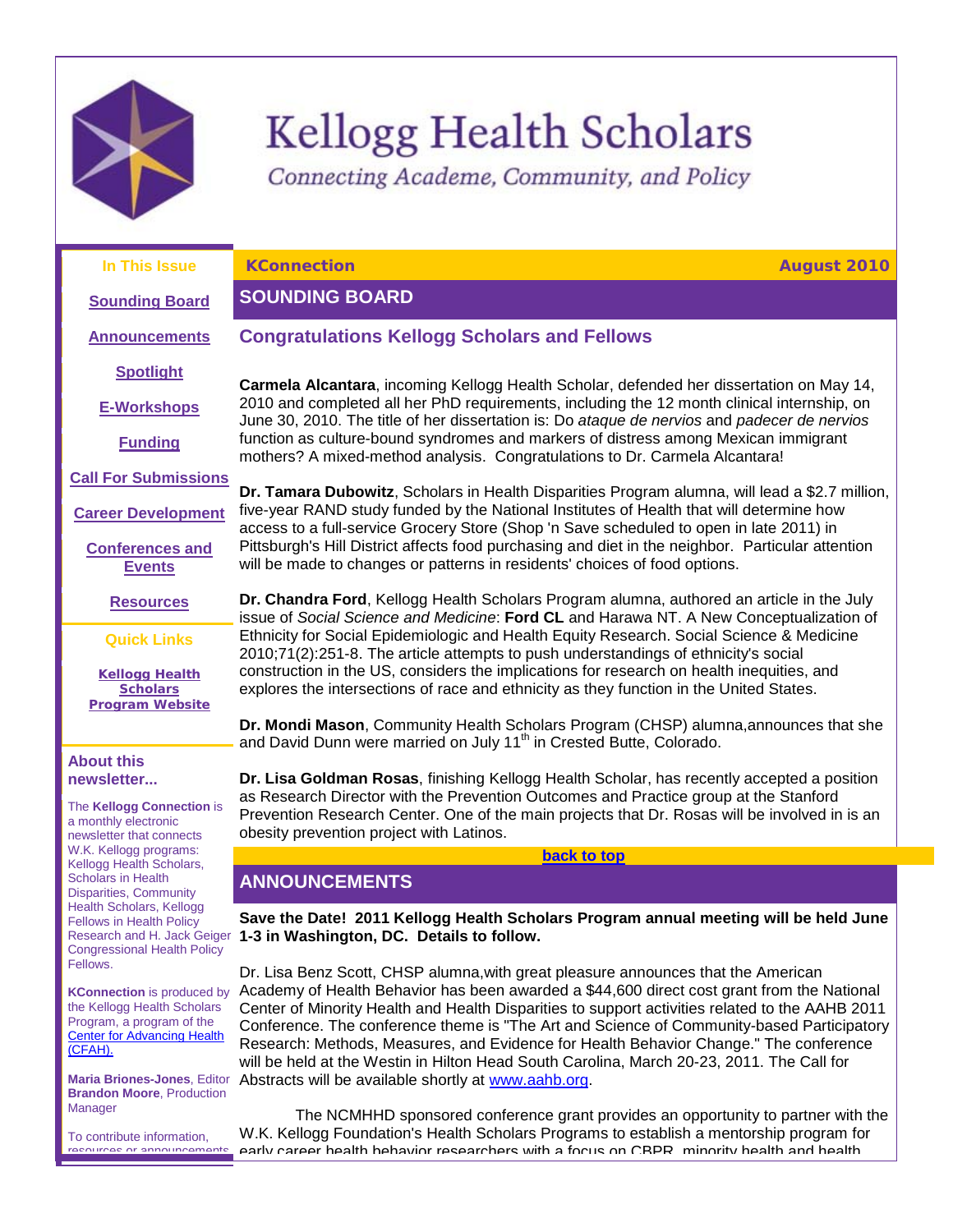#### to Kellogg Connection, e-mail [kconnection@cfah.org.](mailto:kconnection@cfah.org)

CFAH identifies and disseminates state-of-thescience evidence about the influence of behavioral, social and economic factors on disease and well-being. Its purpose is to support health decision-making by the public and strengthen relationships among researchers and policymakers. CFAH receives unrestricted funding from a number of foundations, principally The Annenberg Foundation, and restricted funding from the W. K. Kellogg Foundation. To contact CFAH, e-mail [info@cfah.org,](mailto:info@cfah.org) call (202) 387-2829 or visit our web site at [www.cfah.org.](http://r20.rs6.net/tn.jsp?et=1103599633351&s=1&e=001DnY4abxwoKK_6CVc9cK0F8yoQxcIuFp8MTSIAeeHnFCuHD8mn105keYzXHc1bnby9ThdSDSHw5fzs5K7mrvYmee6_nOka42TNTpcqhvvxyI=)

#### *Do We Have Your Most Updated Contact Information?*

Please update our files if your email or mailing address has changed or will change. We want to keep our Scholars network as up-todate and well-connected as possible! Please send any changes to [mbjones@cfah.org](mailto:mbjones@cfah.org) or

[healthscholars@cfah.org.](mailto:healthscholars@cfah.org)

disparities. Early career researchers will receive individualized mentoring from senior American Academy of Health Behavior members and partial support to attend the 2011 conference.

Kudos and thanks to Lisa Benz Scott (KCHSP, JHU, 2000-2002) who is Co-PI with the AAHB President, David Seal, as well as collaborators John Clapp, Scott Olds, Dennis Thombs, and Joanne Sommers, and the KHSP leadership including Toby Citrin, Renee Bayer, and Barbara Krimgold who contributed considerable effort to its success.

PROJECT SUMMARY/ABSTRACT: In the last decade, Community-Based Participatory Research (CBPR) has emerged as an approach to addressing public health problems. Most importantly, academic and community-based entities have begun to form collaborative efforts based on CBPR principles to reduce racial/ethnic health disparities and improve minority health. These partnerships are fueled by the notion that many contemporary health problems involve complexities which will not be adequately addressed by traditional research approaches. At this time, there is a need to build upon the investment into CBPR to maximize the return for minority health and health disparity research by providing a conference forum that will promote use of CBPR approaches nationally among a diverse cadre of health behavior researchers.

Designed by the American Academy of Health Behavior (AAHB), the proposed conference seeks to bring together leading CBPR experts (both behavioral scientists and community partners) who represent some of the most innovative research programs in the field of CBPR, minority health, and health disparities. The conference will provide a forum for academic and community experts to interact with conference participants about the strategies that predict successful outcomes in CBPR and the added value of CBPR for health behavior research. Conference attendees will include traditional researchers who have considerable expertise in one or more of a variety of priority content areas of relevance to racial/ethnic minority communities, but for whom CBPR is an approach which they are not well acquainted at this time.

AAHB expects to expand how traditional health behavior researchers think about their work and increase the likelihood that they will adopt CBPR principles to improve minority health and reduce health disparities. AAHB has three objectives for this conference: (1) challenge senior investigators to expand their research to focus on high-priority minority health problems and the use of CBPR to address them; (2) mentor young, minority investigators in the production of high-quality scholarly products that address minority health concerns and health disparities using CBPR; and (3) build collaborative networks of academic and community-based experts to foster future CBPR partnerships to improve minority health and reduce health disparities. One key feature of the proposed conference is that community partners from existing CBPR projects will be included in the conference program to facilitate learning among researchers and partners alike. A second key feature is that AAHB and the W.K. Kellogg Foundation's Health Scholars Programs will partner to establish a mentorship program for early career researchers.

#### **[back to top](#page-0-2)**

# <span id="page-1-0"></span>**SPOTLIGHT ON KELLOGG SCHOLARS NETWORK**

Meet Kellogg Fellows in Health Policy Research Program alumnus, **David H. Chae, ScD...**

Dr. David H. Chae is an Assistant Professor in the Department of Behavioral Sciences and Health Education at the Rollins School of Public Health, Emory University. He is a social epidemiologist with a background in sociology and psychology. Broadly, his research interests are in studying determinants of minority health. Using a socio-psychobiological approach, he examines how broader social inequalities impact the population-level distribution of disease via psychological and biological pathways. More specifically, Dr. Chae investigates the influence of structural and interpersonal forms of social discrimination and dimensions of minority identity on disease processes. He is currently the principal investigator of a study examining the impact of racial discrimination on cardiovascular health outcomes among African American men. As part of this research, he is examining interactions between explicit reports of racial discrimination and internalized racial bias and their impact on inflammatory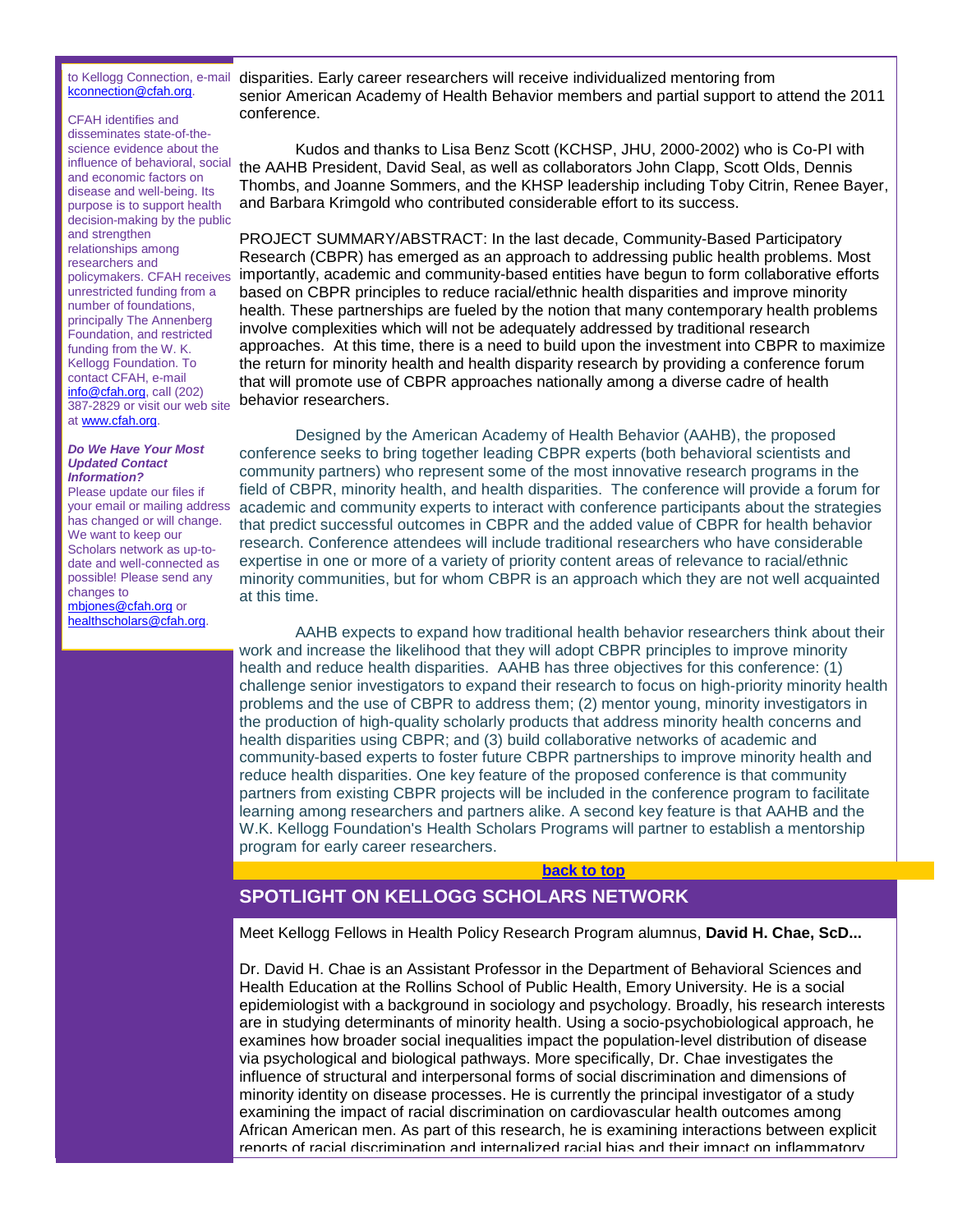mechanisms (C-reactive protein) and accelerated biological aging (telomere length).

Dr. Chae received his Bachelor of Arts degree from the University of Chicago (Sociology and Psychology) and Master of Arts degree (Psychology) at Columbia University. He was a W.K. Kellogg Predoctoral Fellow in Health Policy (2003-2007) while pursuing his Doctor of Science degree from Harvard University (Social Epidemiology). Prior to joining the faculty at Emory University, he was a Robert Wood Johnson Health and Society Scholar at the University of California, Berkeley and San Francisco, and a research fellow at the Cambridge Center for Multicultural Mental Health Studies. His work has been published in several journals, including the *American Journal of Public Health*, *Journal of Epidemiology and Community Health, Health Psychology*, *Public Health Reports*, and *Social Science and Medicine*.

With the support of the Kellogg Predoctoral Fellowship Program, Dr. Chae successfully completed his doctoral degree. The Fellowship allowed him to network with leaders in the field, through mentorship at the Harvard School of Public Health as well as with scholars and academics with diverse backgrounds across the country. The multi-disciplinary opportunities that the Fellowship provides subsequent to his participation in the program continue to inform the ways in which Dr. Chae frames and studies minority health.

**[back to top](#page-0-2)**

## <span id="page-2-0"></span>**Archived KHSP E-Workshops**

The archived KHSP e-workshops are taped from the live e-workshops of the Kellogg Health Scholars. These live electronic workshops are intended to bring Kellogg Health Scholars together between face-to-face networking meetings to explore topics of mutual interest. Its purpose is to form closer networks between the Kellogg Health Scholars and to provide to them and the Kellogg Community of Scholars support and resources for career development.

Access to archived e-workshops is STRICTLY LIMITED to Kellogg Health Scholars, Kellogg Fellows in Health Policy Research (current and alumni), Scholars in Health Disparities and Community Health Scholars program alumni and H. Jack Geiger Congressional Health Policy Fellows program alumni. The contents of these e-workshops are confidential. These archived presentations should not be accessed, copied or forwarded by/to any individuals other than group of scholars, fellows and scholar/fellow alumni that have been identified.

**To listen to the archived presentations and download materials**, visit the KHSP members area at [http://www.kellogghealthscholars.org/members/login.cfm.](http://r20.rs6.net/tn.jsp?et=1103599633351&s=1&e=001DnY4abxwoKLWrsdPJQxdIapQSks3RMDjOzwH942YdBVu3yYgaBzqm_TDckZWJlw7w9wXDAS1JEzlOenBcW1QVp3zqfdL-vqusNlA8S6PZJ-433ryseFAtaqxVno-CnEe0Yt5D13L9gRyf4-4c1PKig==) For login and passcode information, please contact Brandon Moore [\(bmoore@cfah.org\)](mailto:bmoore@cfah.org) or Marie Briones-Jones [\(mbjones@cfah.org\)](mailto:mbjones@cfah.org).

**[back to top](#page-0-2)**

## <span id="page-2-1"></span>**FUNDING**

**Healthy Eating Research, University of Minnesota, School of Public Health Healthy Eating Research 2010 Rapid-Response Childhood Obesity Funding Opportunity Open**

#### **Concept Paper Deadline: September 1, 2010 (3 p.m. ET)**

Rapid-Response grants support time-sensitive and opportunistic studies on emerging or anticipated changes in food-related policies or environments that can only be conducted during a short window of opportunity and are needed to inform policy debates for local, state or national action.

Approximately \$900,000 will be awarded for rapid-response grants of up to \$150,000 each, for a maximum funding period of 18 months. Funding for approved studies may be initiated as early as four months after invited full proposals are submitted. Grants will be awarded on a rolling basis.

A concept paper may be submitted at any time until September 1, 2010 (3 p.m. ET). For more information and to apply for a grant, please visit [www.healthyeatingresearch.org](http://r20.rs6.net/tn.jsp?et=1103599633351&s=1&e=001DnY4abxwoKIaf_LR7Jq5fzb8Lf2LfBs3jx0nGppgY3684Nh7gV14pt2yhRiBHNAGleVoozXZpTlu17A0G06pyAgEY8-Jof8qiiLfd4FZYio19okd5g-QZKa5kpZHkZDI) ( [http://www.healthyeatingresearch.org/\)](http://r20.rs6.net/tn.jsp?et=1103599633351&s=1&e=001DnY4abxwoKIaf_LR7Jq5fzb8Lf2LfBs3jx0nGppgY3684Nh7gV14pt2yhRiBHNAGleVoozXZpTlu17A0G06pyAgEY8-Jof8qiiLfd4FZYio19okd5g-QZKa5kpZHkZDI). About Healthy Eating Research: Healthy Eating Research is a national program of the Robert Wood Johnson Foundation (RWJF). The program supports research on environmental and policy strategies with strong potential to promote healthy eating among children to prevent childhood obesity, especially among lower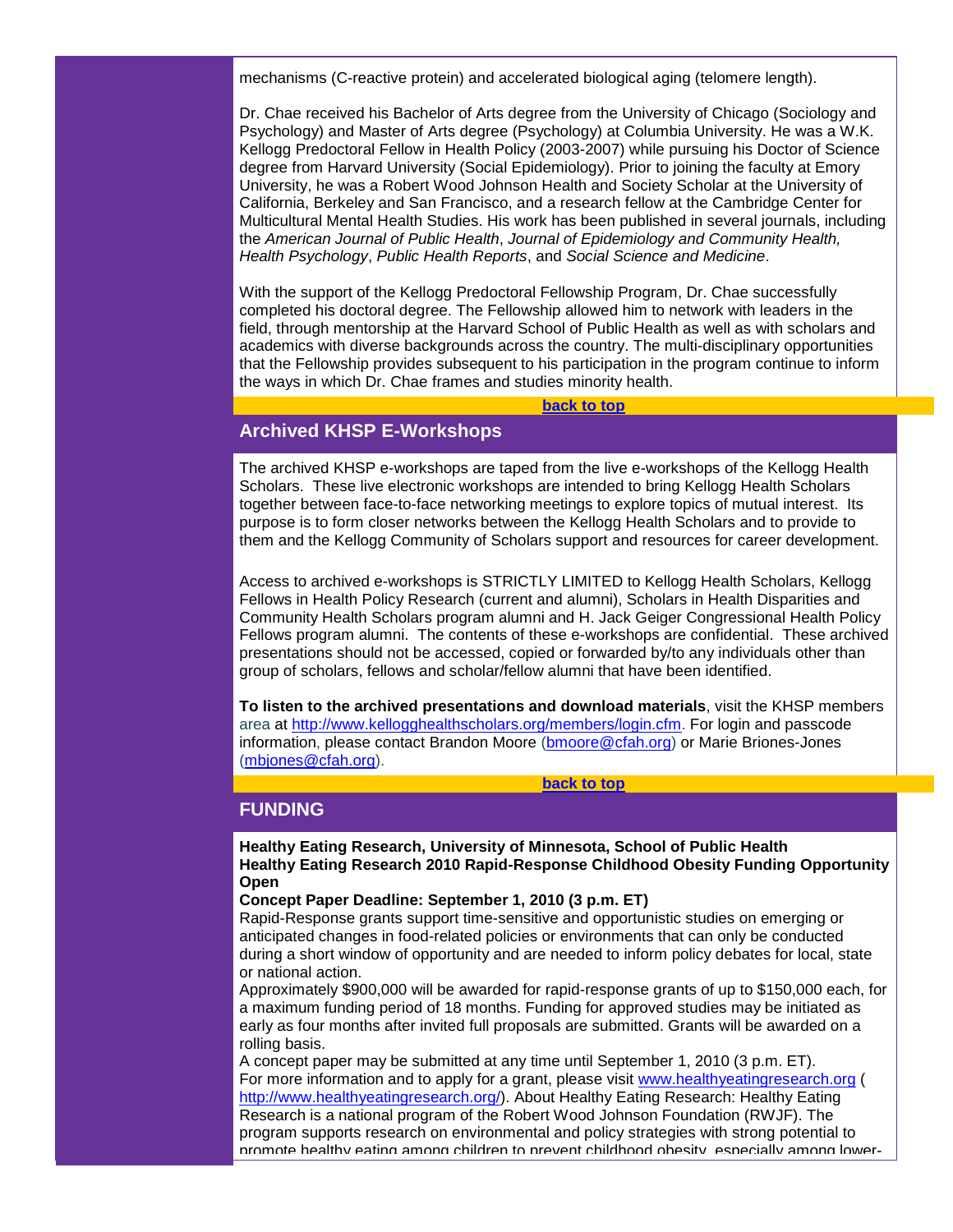income and racial and ethnic populations at highest risk for obesity. Findings are expected to advance RWJF's efforts to reverse the childhood obesity epidemic by 2015. Healthy Eating Research\* School of Public Health University of Minnesota 1300 South Second Street, Suite 300 Minneapolis, MN 55454-1015 Phone: 800-578-8636 Fax: 612-624-9328 [http://www.healthyeatingresearch.org/](http://r20.rs6.net/tn.jsp?et=1103599633351&s=1&e=001DnY4abxwoKIaf_LR7Jq5fzb8Lf2LfBs3jx0nGppgY3684Nh7gV14pt2yhRiBHNAGleVoozXZpTlu17A0G06pyAgEY8-Jof8qiiLfd4FZYio19okd5g-QZKa5kpZHkZDI) \*A national program of the Robert Wood Johnson Foundation

#### **National Institutes of Health**

#### **Health Promotion Among Racial and Ethnic Minority Males (R01) (PA-10-236)**

Deadline Date(s): Standard dates apply, please see [http://grants1.nih.gov/grants/funding/submissionschedule.htm](http://r20.rs6.net/tn.jsp?et=1103599633351&s=1&e=001DnY4abxwoKL34-wQFISeLzjqRw-f6OLy6k-k1t01vEX6MZJsvl59Vy4kkXB1Ppxqbm8eMWRmvT9KhyxeRjOCZihA_U5ZBl02-pYZa88hBoDplptXwXYIQlkbciPMIX2ZqbfACbpizPS7MoepPxkGDjSIJx6GS32r) 

#### **NOTE: On-time submission requires that applications be successfully submitted to Grants.gov no later than 5:00 p.m. local time (of the applicant institution/organization).**

Purpose:This Funding Opportunity Announcement (FOA) encourages Research Project (R01) grant applications from applicants that propose to stimulate and expand research in the health of minority men. Specifically, this initiative is intended to: 1) enhance our understanding of the numerous factors (e.g., sociodemographic, community, societal, personal) influencing the health promoting behaviors of racial and ethnic minority males and their subpopulations across the life cycle, and 2) encourage applications focusing on the development and testing of culturally and linguistically appropriate health-promoting interventions designed to reduce health disparities among racially and ethnically diverse males and their subpopulations age 21 and older. Announcement details at [http://grants.nih.gov/grants/guide/pa-files/PA-10-236.html.](http://r20.rs6.net/tn.jsp?et=1103599633351&s=1&e=001DnY4abxwoKIWpqoV0i92tNlVD262qRqe1zzO3iusrVIapyRuM251v0ussfxZ1LRoYB2fsArCFZIdNJ_FcamBDGUK44820b3Mevsh1p08eKtUVoBlcJDnkJNHAkdBOClwo97gbCDdpgOc-F-cfIwzHkvh02cyfxOK)

#### **National Institutes of Health**

**Health Promotion Among Racial and Ethnic Minority Males (R21) (PA-10-237)**

**Deadline Date(s): Standard dates apply, please see**

**[http://grants1.nih.gov/grants/funding/submissionschedule.htm](http://r20.rs6.net/tn.jsp?et=1103599633351&s=1&e=001DnY4abxwoKL34-wQFISeLzjqRw-f6OLy6k-k1t01vEX6MZJsvl59Vy4kkXB1Ppxqbm8eMWRmvT9KhyxeRjOCZihA_U5ZBl02-pYZa88hBoDplptXwXYIQlkbciPMIX2ZqbfACbpizPS7MoepPxkGDjSIJx6GS32r)** 

**NOTE: On-time submission requires that applications be successfully submitted to Grants.gov no later than 5:00 p.m. local time (of the applicant institution/organization).**

Purpose:This Funding Opportunity Announcement (FOA) encourages Exploratory/Developmental (R21) grant applications from applicants that propose to stimulate and expand research in the health of minority men. Specifically, this initiative is

intended to: 1) enhance our understanding of the numerous factors (e.g., sociodemographic, community, societal, personal) influencing the health promoting behaviors of racial and ethnic minority males and their subpopulations across the life cycle, and 2) encourage applications focusing on the development and testing of culturally and linguistically appropriate health-promoting interventions designed to reduce health disparities among racially and ethnically diverse males and their subpopulations age 21 and older. Announcement details at

[http://grants.nih.gov/grants/guide/pa-files/PA-10-237.html.](http://r20.rs6.net/tn.jsp?et=1103599633351&s=1&e=001DnY4abxwoKItjSOpC8OeeAfbHbR5tfcOuvbMe0BM9-VfVKfqPylw5SVJdAD0E6eskHUQYjzyP72SD94qa1w4N589ZOid3j6XpdyBMCvWksr1JKQNOnsMgQw7bRb7Byt3ayXlhdtk-jauZC6SIG9Ymzf8C1gk78iZ)

#### **National Institutes of Health**

**NCMHD Health Disparities Research (R01) (RFA-MD-11-001)**

**LOI Deadline: August 29, 2010** 

**NOTE: On-time submission requires that applications be successfully submitted to Grants.gov no later than 5:00 p.m. local time (of the applicant institution/organization).**

#### **Application Deadline: September 29, 2010**

Purpose:The overarching goal of this FOA is to solicit innovative research addressing elements of health disparities. Research focused on disease and/or conditions that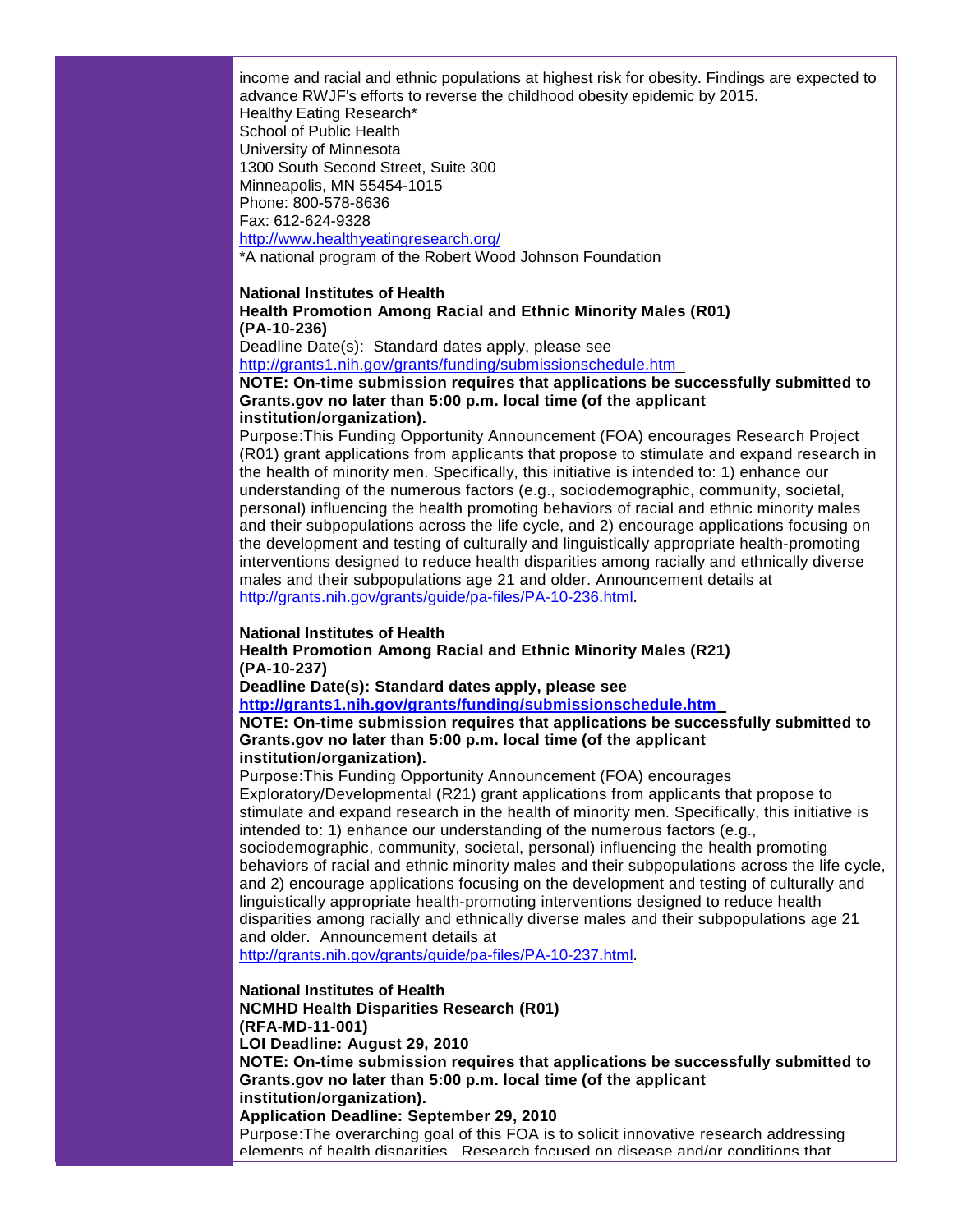disproportionately affect racial/ethnic minorities and other underserved populations is a growing field and has been employed lately in understanding the dynamics contributing to health disparities. Funding for this FOA will support investigators who propose to conduct health disparities research using its principles to improve health. The research should take into account the characteristics of health systems and health seeking behaviors that propagate disparities. The focus of the targeted research is diverse and may include racial/ethnic minorities and other health disparity populations (such as, rural and lowincome populations). Several approaches could be used when designing the specific project. Research aims may include but are not limited to biological, behavioral change strategies, lifestyle factors, environmental, social and structural barriers, economics, institutional and cultural, family influences, delivery system interventions, medical procedures and regimens (including alternative therapy), medical assistive devices and technologies. Announcement details at [http://grants.nih.gov/grants/guide/rfa-files/RFA-MD-](http://r20.rs6.net/tn.jsp?et=1103599633351&s=1&e=001DnY4abxwoKK72JNLdkw4TVqst3UGjzjMMPegJJ4I5tOOL6DZ56qKp_9OZLiZnva9dAcOjFwJ6po1fn5UKl58_S2Jwhed5gN9r7KwqZeX5FlwzJqWI4EV9yKSRtYRBpvGXs4Khh8dP4CHVeiQNgQ5zUpDVThlIlqwvIbM8FvZWyM=)[11-001.html.](http://r20.rs6.net/tn.jsp?et=1103599633351&s=1&e=001DnY4abxwoKK72JNLdkw4TVqst3UGjzjMMPegJJ4I5tOOL6DZ56qKp_9OZLiZnva9dAcOjFwJ6po1fn5UKl58_S2Jwhed5gN9r7KwqZeX5FlwzJqWI4EV9yKSRtYRBpvGXs4Khh8dP4CHVeiQNgQ5zUpDVThlIlqwvIbM8FvZWyM=)

#### **National Institutes of Health**

#### **2011 NIH Director's Award Programs: Pioneer and New Innovator Awards Funding Opportunities**

#### **Deadline for the Pioneer Awards: September 13, 2010**

#### **Deadline for the New Innovator Awards: September 20, 2010**

NIH welcomes proposals for 2011 NIH Director's Pioneer Awards and New Innovator Awards. Both programs are part of the NIH Common Fund and support exceptionally creative scientists who take highly innovative, potentially high-impact approaches to major challenges in biomedical or behavioral research.

Pioneer Awards provide up to \$2.5 million in direct costs over 5 years and are open to scientists at any career stage. New Innovator Awards provide up to \$1.5 million in direct costs over the same period and are for early stage investigators (ESI), defined as those who have not received an NIH R01 or similar grant and are within 10 years of completing their terminal research degree or medical residency. NIH expects to make at least 7 Pioneer Awards and at least 33 New Innovator Awards in summer 2011.

To continue its strong record of diversity in these programs, NIH especially encourages women and members of groups that are underrepresented in NIH research to apply. The deadline for submitting Pioneer Award applications is September 13, 2010. See the instructions in the RFA [<http://grants.nih.gov/grants/guide/rfa-files/RFA-RM-10-008.html>](http://r20.rs6.net/tn.jsp?et=1103599633351&s=1&e=001DnY4abxwoKKGekQP1zIlt9eFfuCDi8-KGTKI0ivmQMFNVSPcHEmT7YrdLAQDr10vWicu1VB-xl3BX0Euh3XU92TS13aLickgSx9aw1mtTrbOFZR3xsBIcSRBzzFiSgzc7uJdnMVVfNNAdcf8Ip2aU0W3f6O3hrGIlYwToYiTzv0=) (RFA-RM-10-008) and [http://commonfund.nih.gov/pioneer](http://r20.rs6.net/tn.jsp?et=1103599633351&s=1&e=001DnY4abxwoKJwoa18yMh5o47JGxXUWnP-3jm3JBxLBT5Q4Zv-Qd71ZptZBuJjHfmae8dLTQt07dDVJlhlTcZTWaiMo3DIRdYHnhiDw-dVAf1BpkggjlLYR5DrKwfF4nYb) for more information. Send questions to [pioneer@nih.gov.](mailto:pioneer@nih.gov) The deadline for submitting New Innovator Award applications is September 20, 2010. See the instructions in the RFA [<http://grants.nih.gov/grants/guide/rfa](http://r20.rs6.net/tn.jsp?et=1103599633351&s=1&e=001DnY4abxwoKLbvvKPRxaXk7TCt-GCE9jXA7h2ykj3CFLLl8CMMzJqyYKwVnRnRbnrA7bCFmiNcG_J5iqWJnWFKgy4O2PpfFoL1QzRHDr-Bt73uA_pBkuFpxciagtD5zZyGYKxDtNfPhUMAMYRwL-7ju_w9uJ-aOS-D5UPW7tnkY4=)[files/RFA-RM-10-009.html>](http://r20.rs6.net/tn.jsp?et=1103599633351&s=1&e=001DnY4abxwoKLbvvKPRxaXk7TCt-GCE9jXA7h2ykj3CFLLl8CMMzJqyYKwVnRnRbnrA7bCFmiNcG_J5iqWJnWFKgy4O2PpfFoL1QzRHDr-Bt73uA_pBkuFpxciagtD5zZyGYKxDtNfPhUMAMYRwL-7ju_w9uJ-aOS-D5UPW7tnkY4=) (RFA-RM-10-009) and [http://commonfund.nih.gov/newinnovator](http://r20.rs6.net/tn.jsp?et=1103599633351&s=1&e=001DnY4abxwoKKh_Lwu_Bqe3K-mmqJQ0U22hpaJKvaYYS4eQJ0mMbqwQFbgLv8LhTGPYJSn1gW-IXNb-_-FgxyiSJWw84bbkAN7u-pvlrRB8BsOoYHKy_QAlX3cOlKBp5GZ) for more information. Send questions to [newinnovator@nih.gov.](mailto:newinnovator@nih.gov)

The NIH Common Fund encourages collaboration and supports a series of exceptionally high impact, trans-NIH programs. These programs are supported by the Common Fund, and managed by the NIH Office of the Director in partnership with the various NIH Institutes, Centers and Offices. Additional information about the NIH Common Fund can be found at [http://commonfund.nih.gov.](http://r20.rs6.net/tn.jsp?et=1103599633351&s=1&e=001DnY4abxwoKK0r-c4vyjF76U96YGeDxp5h3-J_HDhH9K6czS-RZN8_go8iTVTliYYJeqxWfCSvT0U0N26ChWRQh_Q5wk39UBC5jMsyJ6jtE1fVW7r7VNNjQ==)

**[back to top](#page-0-2)**

# <span id="page-4-0"></span>**CAREER DEVELOPMENT**

#### **Portland State University, School of Community Health in the College of Urban and Public Affairs**

#### **Assistant Professor**

The School of Community Health in the College of Urban and Public Affairs at Portland State University is seeking applications for an assistant (tenure-track) faculty position beginning Fall 2011. Responsibilities of the position include research, teaching, and service. Candidates must have an earned doctorate (or be in the final stages of their degree) in public health or a related field. Candidates should have a teaching background, and a demonstrated promise to secure external funding. Candidates are encouraged to apply if they have research and teaching skills in one or more of the following areas: community health, program planning and evaluation, disease prevention, health care systems, health disparities, women's health, gerontology, and physical activity. Experience in community engagement and/or quantitative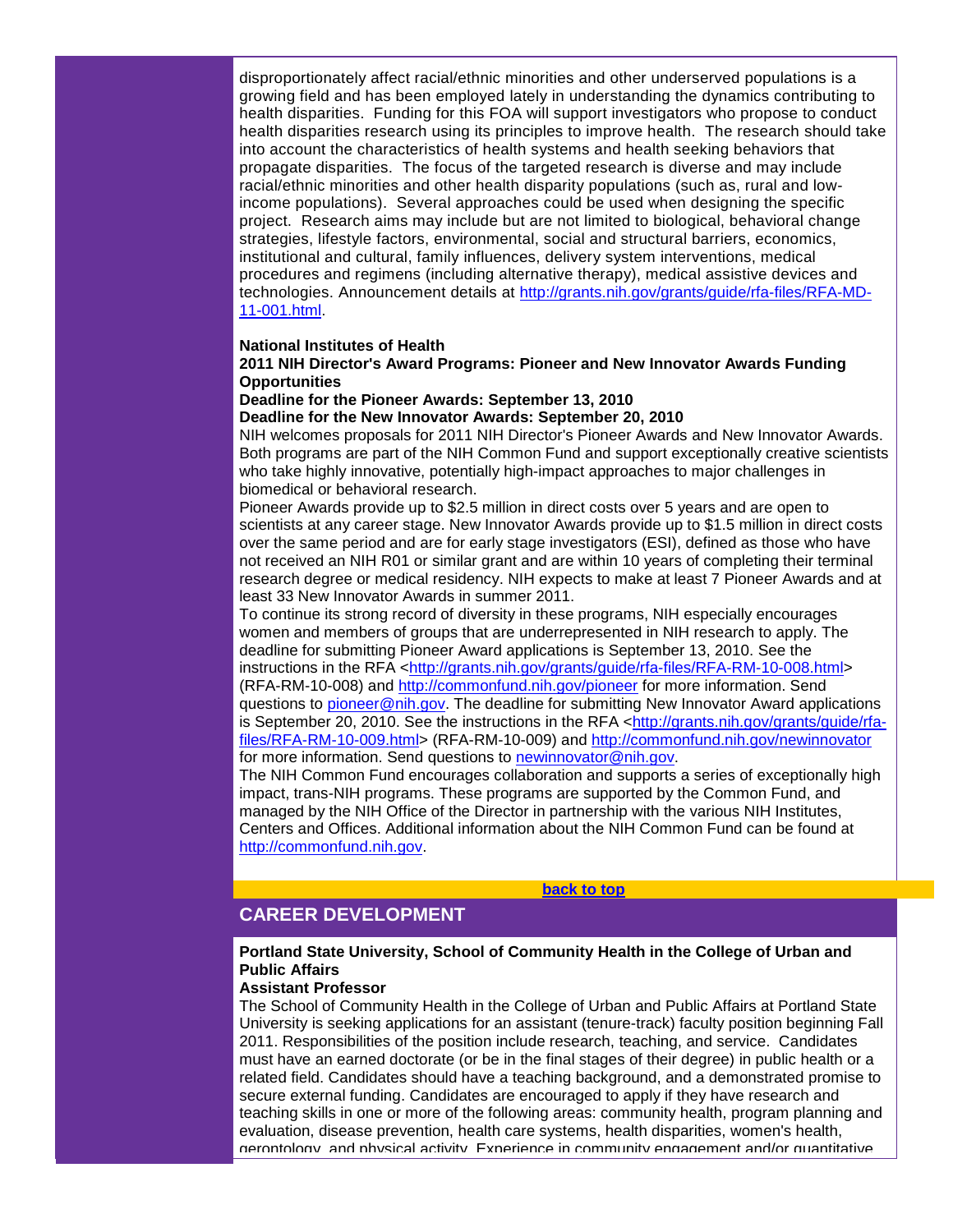research skills is desirable. Research responsibilities include seeking external funding for research related to public health, conducting funded research projects and preparing manuscripts for scholarly publications. Collaborative work with faculty in the School of Community Health, and throughout the College and University, is encouraged. Opportunities exist for partnerships with faculty at Oregon Health & Science University and Oregon State University, as well. Instructional responsibilities include teaching and advising at the undergraduate and graduate levels, with involvement in the Oregon Master of Public Health Program, and the College's doctoral programs in Urban Studies and Public Administration and Policy. The School of Community Health [\(http://www.healthed.pdx.edu\)](http://r20.rs6.net/tn.jsp?et=1103599633351&s=1&e=001DnY4abxwoKIvFfiCb0BKe1QKw5ZwW1eCYM4VAdnka1rGZayLMmbTwgK9_Q8pqIFGR-wN5hI4T9mzQNuRu_Fh9ymk00sGEOYmE2f1Uyf-2d1arx7jWCgnYw==) offers programs leading to degrees at both the undergraduate and graduate level. The School offers an MPH degree as part of the Oregon Master of Public Health program (OMPH): a collaborative effort with Oregon Health & Science University and Oregon State University. The OMPH is accredited by the Council on Education for Public Health, and ranked  $2<sup>nd</sup>$  among community Health programs by *U.S, News and World Report* (2003). The School also offers MS/MA and BS/BA degrees, and participates in the College's Ph.D. programs. The School enrolls approximately 900 undergraduate and 100 graduate students, and has a core group of 15 faculty engaged in research in diverse areas such as food and nutrition, social inequality, welfare reform, suicide, aging, mass communication, hearing conservation, environmental health, obesity and physical activity. The School of Community Health also houses the Institute on Aging. The Institute conducts applied research related to the issues, policies, and programs that affect elders and their families and offers degrees and certificates in gerontology for undergraduate, masters and doctoral students. Recent research projects have focused on family care giving, health behaviors, social relationships, long-term care, housing, fitness and exercise, Alzheimer's disease, transportation, aging and health services delivery and policy, and research methods. The College of Urban and Public Affairs has approximately 70 full-time faculty. Other Schools in the College are the Mark O. Hatfield School of Government and the Nohad A. Toulan School of Urban Studies and Planning. Other research and service units include the Center for Urban Studies, the Executive Leadership Institute, the National Policy Consensus Center, and the Institute of Portland Metropolitan Studies. Portland State University is located in downtown Portland, the major urban center of Oregon. The University is centered on the tree-lined South Park Blocks, an extensive greenway through the center of town, and is surrounded by numerous cafes, pubs, and restaurants. Adjacent to the University is the Portland cultural district, home to the Portland Symphony, the Portland Center for the Performing Arts, the Portland Art Museum, and the Northwest Film Center. The variety of outdoor activities convenient to the city is unsurpassed. Hiking, mountain biking, skiing, windsurfing, and kayaking are popular outdoor activities. The rugged Cascade and Coast mountain ranges providehundreds of miles of trails. The starting annual salary rate for this position will be dependent upon qualifications and experience, with an excellent benefits package including fully paid healthcare, a generous retirement package, and reduced tuition rates for employee, spouse or dependant at any of the Oregon University System schools. This is a nine-month appointment. Applicants should submit a letter of application containing a brief background statement including research and teaching interest, the names and contact information for four professional references (name, title, email, telephone, and mailing address), and a curriculum vitae to: Elizabeth Bull, Assistant to the Director, School of Community Health, Portland State University, PO Box 751, Portland, OR 97207-0751. Review of applications will begin September 1, 2010 and continue until finalists are identified. The anticipated start date is September 16, 2011. For further information regarding the application process, please email [bulle@pdx.edu.](mailto:bulle@pdx.edu) For questions specific to the position please contact Dr. Stephanie Farquhar at [farquhar@pdx.edu.](mailto:farquhar@pdx.edu)

#### **Project HEALTH, Providence, RI Executive Director**

Organization: Project HEALTH is a rapidly-growing national nonprofit that works to break the link between poverty and poor health. To achieve our vision of a health care system that addresses resource needs as a standard part of patient care, Project HEALTH uses a simple but effective model: in the clinics where our Family Help Desk programs operate, physicians can "prescribe" food, housing, job training, or other resources for their patients as routinely as they do medication. Located in the waiting room and staffed by college volunteers, our Family Help Desks "fill" these prescriptions by connecting patients with key resources. Project HEALTH thus has a two-fold impact: First, the Family Help Desks expand clinics' capacity to secure those resources necessary for their patients to be healthy. Second, Project HEALTH is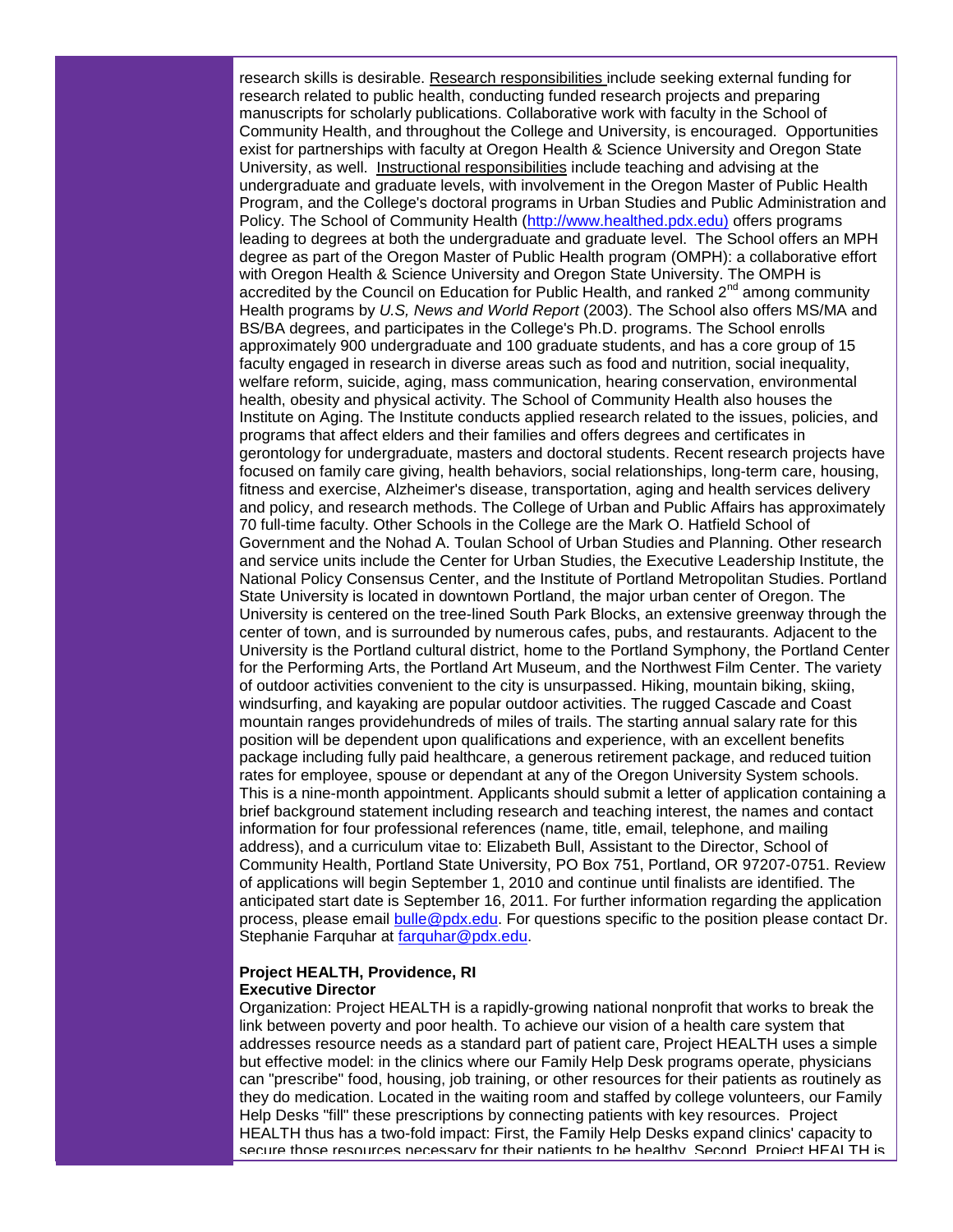producing a pipeline of new leaders ready to create the changes required to improve health outcomes for all Americans. Founded at Boston Medical Center in 1996, Project HEALTH now mobilizes over 550 rigorously trained volunteers to serve over 5,000 families in Boston, Providence, New York, Baltimore, Washington, D.C. and Chicago each year. Over the next four years, Project HEALTH will make substantial investments in its program model to achieve greater impact on patients and volunteers and further its vision for health care systems change. To learn more about Project HEALTH and our impact, please visit [www.projecthealth.org.](http://www.projecthealth.org/) The Project HEALTH Providence site currently runs two Family Help Desks at Hasbro Children's Hospital, which are staffed by 44 volunteers from Brown

University, and serves 730 families annually. By 2014, Project HEALTH expects its programmatic reach in Providence to nearly double.

Position: Project HEALTH is seeking a strategic, passionate, mission-driven individual to lead Project HEALTH Providence as the Executive Director. The Providence Executive Director will play a key role in developing and executing on the organization's strategic plan, managing and refining the existing program, and driving key institutional and funding relationships to realize a long-term vision for high-impact programming and sustainable growth in Providence. The Executive Director should understand the links between poverty and health and between direct service and advocacy, as well as be deeply committed to the development of undergraduates as lifelong leaders for social change. This person should also have the ability to inspire and build the capabilities of a driven team of staff and volunteers, both in group settings and individually.

Responsibilities:

\*Develop and oversee implementation of the overall vision, strategy and goals for Project HEALTH Providence.\*

· Set the strategic direction and annual goals for Project HEALTH Providence and align site efforts with the organization's overarching mission and strategy.

· Ensure site success with respect to Project HEALTH's programmatic, volunteer leadership, and fundraising goals. Manage site staff and partner with national staff to achieve and measure these targets.

· Identify, pursue and evaluate programmatic and partnership opportunities in Providence and spearhead site growth consistent with Project HEALTH's values, priorities and organizational vision.

· Create and steward Project HEATH's Providence Advisory Board to provide strategic direction and mobilize resources for the site.

\*Build and cultivate relationships with key stakeholders.\*

· Represent Project HEALTH at high-level external meetings, community events and presentations

· Manage and further develop current hospital partnership and identify new hospital, university and community partners as appropriate to ensure Project HEALTH's programs and volunteers achieve expected impact.

· Understand and monitor priorities, incentives and limitations of key stakeholders and work to increase their commitment to Project HEALTH's mission, program and site strategy.

· Cultivate and leverage local professional network as to champion Project HEALTH

\*Develop and execute Providence's revenue strategy\*

· Create multi-year plan to build a robust revenue pipeline to meet the revenue needs of current site operations and Providence's projected growth over the next four years.

· Grow earned revenue received annually from partner health care institutions, including developing strong value proposition for these partners.

· Grow the site's pipeline of individual and institutional donors.

· Actively manage Project HEALTH Providence's operating budget to reflect site strategy and goals and work with national staff to ensure timely, accurate, and useful financial reporting. \*Develop and manage a high-performing team\*

· Build and manage a site staff team that reflects Project HEALTH's core values and the skills necessary to achieve impact; manage staff to performance against goals; and coach team to engage Project HEALTH's diverse set of key stakeholders.

· Support mentor, and identify professional development opportunities for full- and part-time staff

· Develop a sense of community and a culture of collaboration, open communication, and shared purpose among site staff.

\*Be an active part of Project HEALTH's leadership team\*

· Act as key thought partner to the national leadership team to improve and refine Project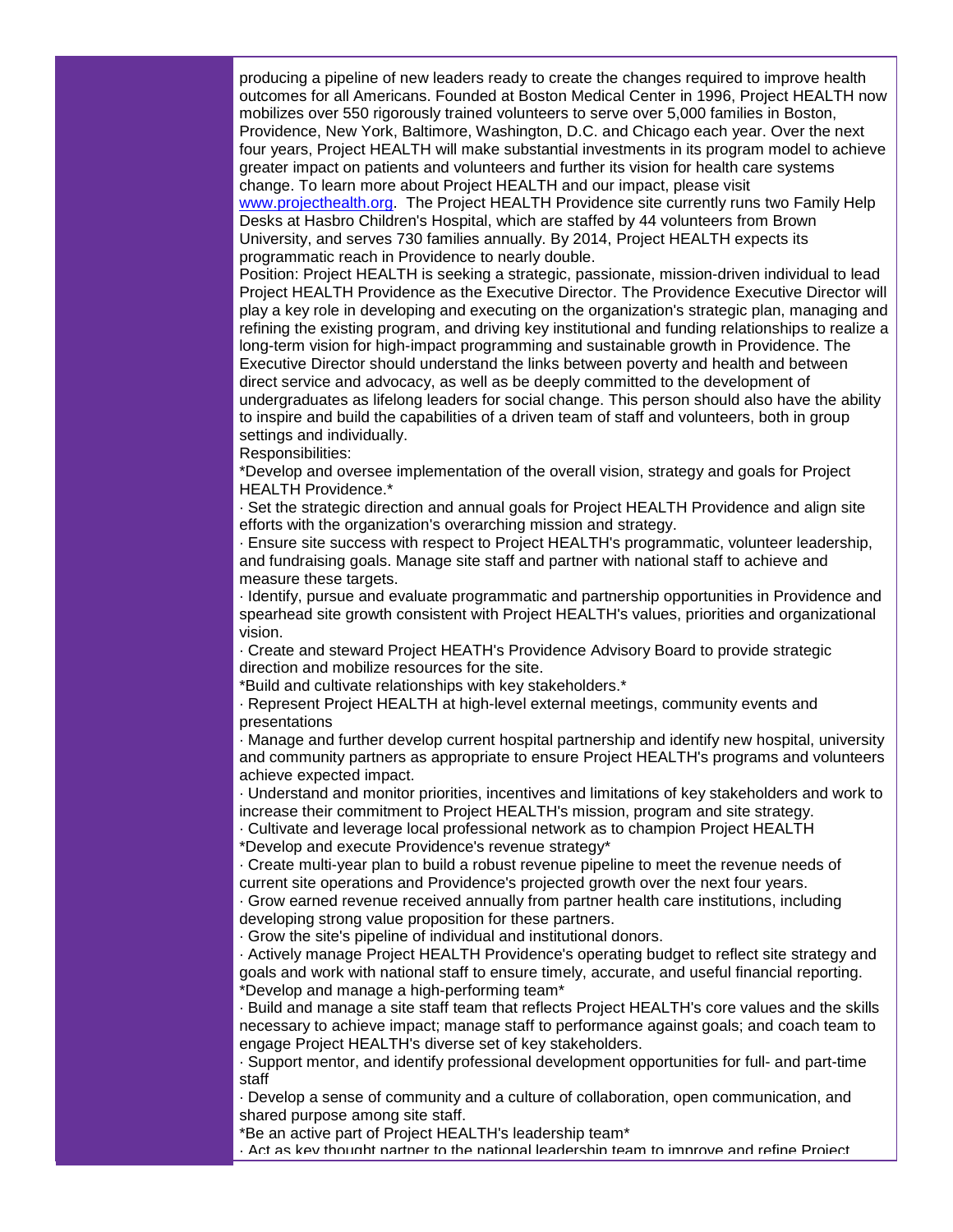HEALTH strategy, operations and program.

· Partner with the Vice President of Field Operations and Partnerships to build site capacity and provide regular programmatic, financial and managerial feedback to the central office to ensure appropriate support is provided and to drive organization-wide learning.

· Collaborate with Project HEALTH's national staff to capitalize on the financial, technological, and human resources of key corporate and institutional partners. Qualifications:

· Bachelor's degree required. Advanced degree in public health, business, education, public policy, or other relevant field preferred.

· At least 8 to 10 years of proven leadership experience in a public health or entrepreneurial non-profit or for-profit environment.

· Passion for Project HEALTH's mission and working with and developing emerging leaders. A strong commitment to Project HEALTH's core values: belief in collective strength and the power of shared work, constant and courageous learning, celebrating our victories and each other, and stepping up as leaders in a common vision.

· Significant experience raising revenues in philanthropic environments and creating and managing relationships with high-stakes individual and institutional donors/investors.

· Experience with sales in a for-profit environment or earned revenue in a non-profit environment preferred.

· Exceptional strategic thinking and problem solving, including a track record of creating and implementing innovative solutions to pressing organizational challenges.

· Strong people management skills and experience hiring, developing and managing a diverse and talented staff team.

· Excellent interpersonal and communication skills, with the ability to engage and work closely with a wide range of constituents, including staff, undergraduate students, potential donors, board members, clinic/hospital staff and administrators and university partners.

· Ability to lead and excel in a highly dynamic, diverse and entrepreneurial environment.

· Strong organizational skills, outstanding attention to detail and a high degree of flexibility.

· A developed professional network in Providence and knowledge of the local philanthropic and health care communities.

To Apply: Please send a resume and compelling cover letter addressed to Nell Perlmutter, VP of Field Operations and Partnerships, at [hiring@projecthealth.org](mailto:hiring@projecthealth.org) outlining how your skills and experience meet the qualifications of the position and stating how you heard about this opportunity. Applications will be reviewed on a rolling basis.

#### **Spelman College**

#### **Lecturer of Psychology (Non-Tenure Track)**

Spelman College seeks teacher/scholars dedicated to excellence in teaching and to the continued enhancement of the scholarly environment for students and colleagues. Founded in 1881, Spelman College is a private four-year liberal arts college located in Atlanta, GA. The oldest historically Black college for women in the United States, Spelman is a member of the Atlanta University Center Consortium and Atlanta Regional Consortium for Higher Education. The Department of Psychology at Spelman College is accepting applications for a one-year appointment as Lecturer during the 2010-2011 academic year, starting August 15, 2010. The position entails teaching General Psychology, Theories of Personality, and other courses related to the applicant's expertise. Applicants for this position should have a Ph.D. in a relevant sociocultural or clinical area of psychology. We seek candidates who can contribute effectively to undergraduate teaching, mentoring, and program assessment. Review of applications will begin immediately, and will continue until the position is filled. Competitive salary and an excellent benefits program are available. To apply for this position, please send: a letter of interest, which identifies the position sought; curriculum vitae (with contact information); a one-page statement of teaching philosophy; statement of scholarly, creative or research interests. Excellence in teaching, research and/or scholarly or creative production, and service are required. Official copies of undergraduate and graduate transcripts required. Three letters of recommendation should be sent directly from the referee or dossier. Send all information to: Spelman College, Provost Faculty Human Resources Office, Attn: Ms. Karla H. Williams, Manager of Faculty Human Resources, 350 Spelman Lane, SW, Box 1209, Atlanta, GA 30314. For email correspondence, send to: [provostoffice@spelman.edu.](mailto:provostoffice@spelman.edu)

#### **The Commonwealth Fund Senior Director, Health Care Delivery Policy**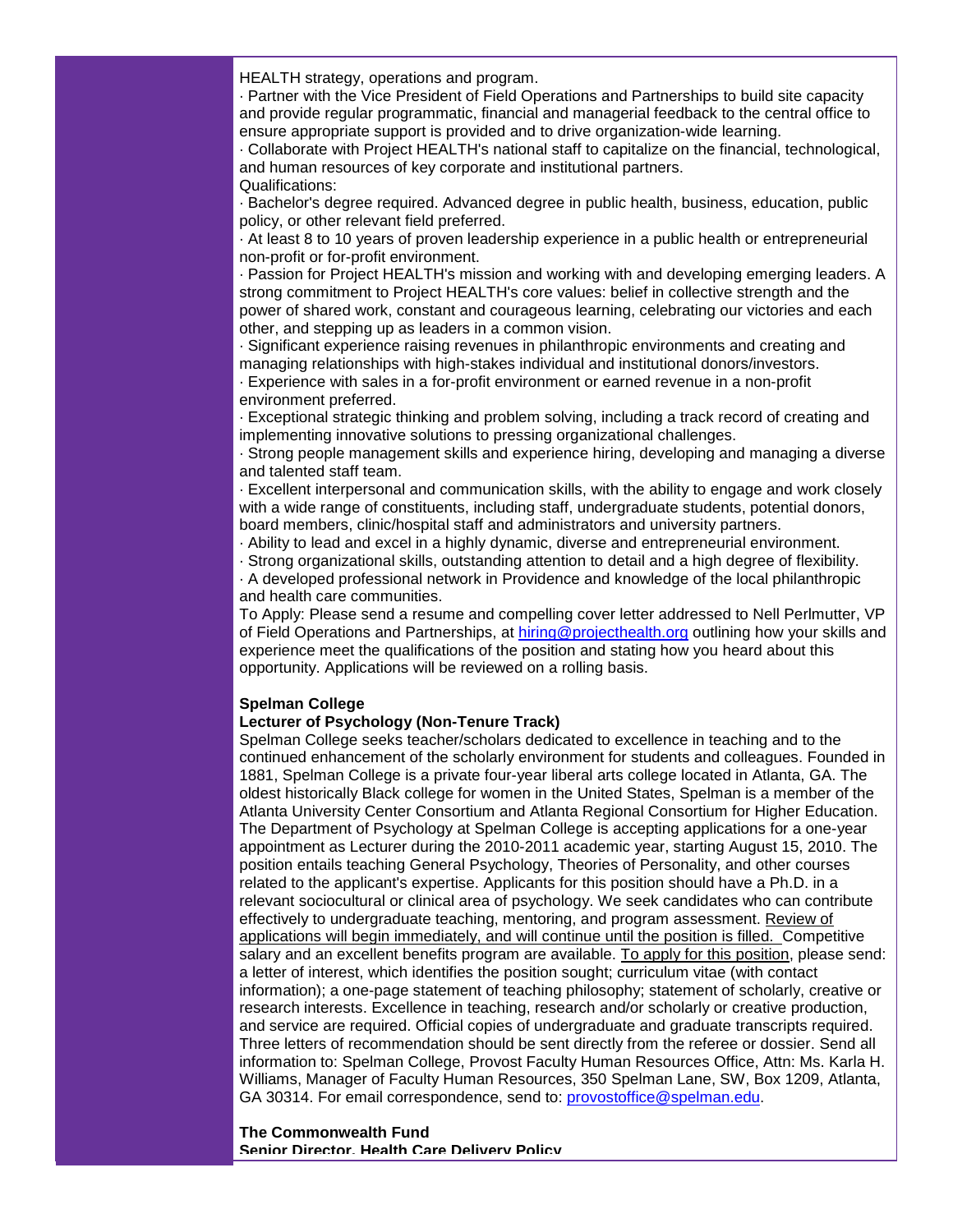THE ORGANIZATION: The Commonwealth Fund is a private foundation that aims to promote a high performance health system that achieves better access, improved quality, and greater efficiency, particularly for society's most vulnerable, including low-income people, the uninsured, minority Americans, young children, and elderly adults. The Fund carries out this mandate by supporting independent research on health care issues and making grants to improve health care practice and policy. An international program in health policy is designed to stimulate innovative policies and practices in the United States and other industrialized countries. The recently enacted Affordable Care Act of 2010 offers an opportunity to develop a more primary care oriented, patient-centered, coordinated, and integrated health care system, all areas of intense interest for The Commonwealth Fund, its grantmaking programs, and its Commission on a High Performance Health System.

COMMISSION ON A HIGH PERFORMANCE HEALTH SYSTEM: The Fund's Board of Directors established the Commonwealth Fund's Commission on a High Performance Health System in July 2005, recognizing the need for leadership in advancing promising strategies for health system improvement. The Commission has ignited considerable public interest and attention. Among its greatest accomplishments so far have been highlighting for the public specific areas where health system performance falls short of what is achievable, and recommending key strategies for transforming the system. Commissioners believe that it is extremely important to facilitate enactment of health reform and, in particular, to advance the organization of and payment for improved health care delivery. This, in turn, will require in depth analysis of options, evaluation of activities in progress, and proposals for new policies and practices to achieve a high performance health care delivery system.

SUMMARY POSITION DESCRIPTION: The senior director for health care delivery policy will have several key roles, including: establishing a liaison relationship with key members of the Administration involved in policy related to health care delivery and payment to facilitate the ability of the Commonwealth Fund to provide these persons with timely information related to their area of concentration; writing policy analysis reports for the Fund and Commission on a High Performance Health System related to health care delivery and payment; working with other Fund staff in teams on issues related to health care delivery and payment; and developing grants to support research related to health care delivery and payment. The senior director reports to the Executive Vice President for Programs and will work closely with the executive management team and a number of the Fund's senior program staff. Specifically, the senior director is responsible for:

1. Establishing direct relationships with key Administration officials whose responsibilities relate to health care delivery and payment policies/practices and the infrastructure to support higher performance in these areas. These persons will be largely within HHS, including but not limited to the office of the Secretary, the office of the national coordinator for health information technology, the Agency for Healthcare Research and Quality, the Centers for Medicare and Medicaid Services. The objective of this work is to facilitate the ability of The Commonwealth Fund and its staff to provide timely, relevant information to the Administration to enhance the performance of the U.S. health system.

2. Preparing reports for the Fund and its Commission on a High Performance Health System related to improvement of health care delivery and policies that would enhance the performance of the system including both delivery and payment policies. In particular, the Commission is interested in stimulating better organization of the US health system to assume accountability for quality and cost of care for populations.

3. Working with other Fund staff to connect them with key Administration officials, as appropriate, and with key staff in various associations who might play an important role in improving the performance of the US health care delivery system.

4. Working with appropriate grantees and developing grants to support research, including the Director's own research, on health care delivery and performance improvement, and shepherding the grants through the Fund's approval process.

5. Developing annual strategic program plans for health care delivery policy work. This responsibility includes synthesizing and assessing projects and program activities from past year, assessing other foundation's activities and developing strategic options for the year ahead.

6. Developing Small Grants Fund projects, including identifying prospective grantees, working with prospective grantees to improve project design, and preparing project descriptions for internal Fund review.

7. Assessing the merit of, and responding to, unsolicited proposals for consideration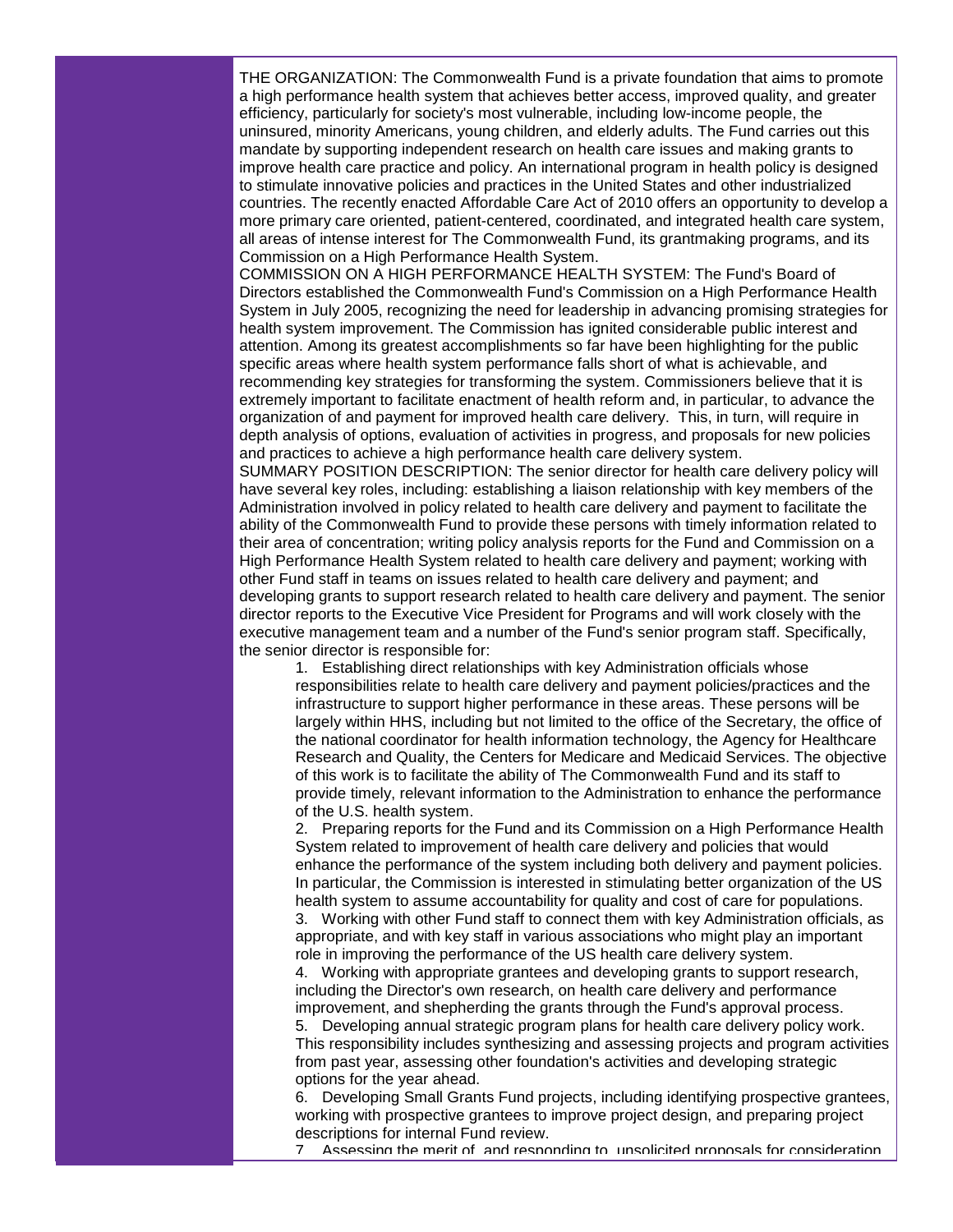within the context of program goals and priorities.

8. Managing a program assistant who will provide day-to-day management of the delivery system policy activities, grants and projects. This work generally includes preparing payment and reporting schedules and contract language for grants, tracking the current status of projects through ongoing contact with grantee principal investigators; reviewing grantee interim and final deliverables; maintaining knowledge of work related to grants; and maintaining files on assigned grants; negotiating revisions in work scopes and budgets when necessary; and ensuring that grantees follow payment and reporting schedules. In addition, program assistants provide overall administrative support for senior staff.

9. PREPARING SCHOLARLY ARTICLES, BRIEFING MATERIALS OR SYNTHESIS OF FUND SUPPORTED WORK RELATED TO HEALTH CARE DELIVERY AND PAYMENT POLICIES.

10. Preparing and delivering speeches, testimony and presentations for professional audiences, including policymakers and researchers.

11. Serving as an information resource for the media and assuring effective dissemination of the Fund's and Commission's work through interviews and briefings to policymakers, health care leaders, researchers, consumers, and the media. 12. Representing the Fund and providing policy expertise public meetings and conferences or as a member of various advisory committees to public agencies and private organizations.

13. Writing sections of the Fund's Annual Report, Board book and articles for the Quarterly publication.

14. Working with the executive vice president for programs and other senior program staff on cross-cutting issues and other program areas as needed. This work will include participating in the internal review of reports for possible Fund publication in all Fund program areas related to health care delivery and policy.

15. Connecting with the Fund's Boston-based data/scorecard team and New Yorkbased survey team around delivery system policy issues.

Overall, it is anticipated that about half (50%) of work time would be devoted to research and writing, 30% interacting with Administration and Congress, and about 20% would go to speaking, attending professional meetings, and other professional development. The organization's philosophy on successful performance in the job includes the willingness on the part of all staff members to handle any assignment necessary to further the goals of the institution.

#### QUALIFICATIONS

• MD or PhD, or the equivalent in work experience, in health care delivery policy and practices.

• Excellent research and analytical skills, including expertise in research methods and data analysis.

• Excellent writing skills. Demonstrated ability to write for policy and public audiences, with record of publication and presentation of policy-relevant research.

• Project management skills, including demonstrated ability to set and implement work plans; oversee work of others; and manage the production of deliverables and deadlines.

• Highly organized and flexible in a fast-paced environment.

• Excellent interpersonal skills; capable of being a team member as well as a team leader. Willingness to participate in general workflow of office.

• Proficient in Internet searches, word processing, spreadsheets, and graphical presentations.

• Commitment to health policy research and healthcare system improvement. **COMPENSATION** 

This position will be based in Washington, DC in the offices of AcademyHealth. Compensation will be commensurate with background and experience. The Fund offers an excellent benefits package (medical/dental insurance, life/disability insurance, pension plan, tuition reimbursement, and ample paid time off.

#### **UCLA Center for Health Policy Research**

**Data Quality & Survey Methodology Manager, California Health Interview Survey (CHIS)** The UCLA Center for Health Policy Research (Center) has an outstanding career opportunity for a California Health Interview Survey (CHIS) Data Quality and Survey Methodology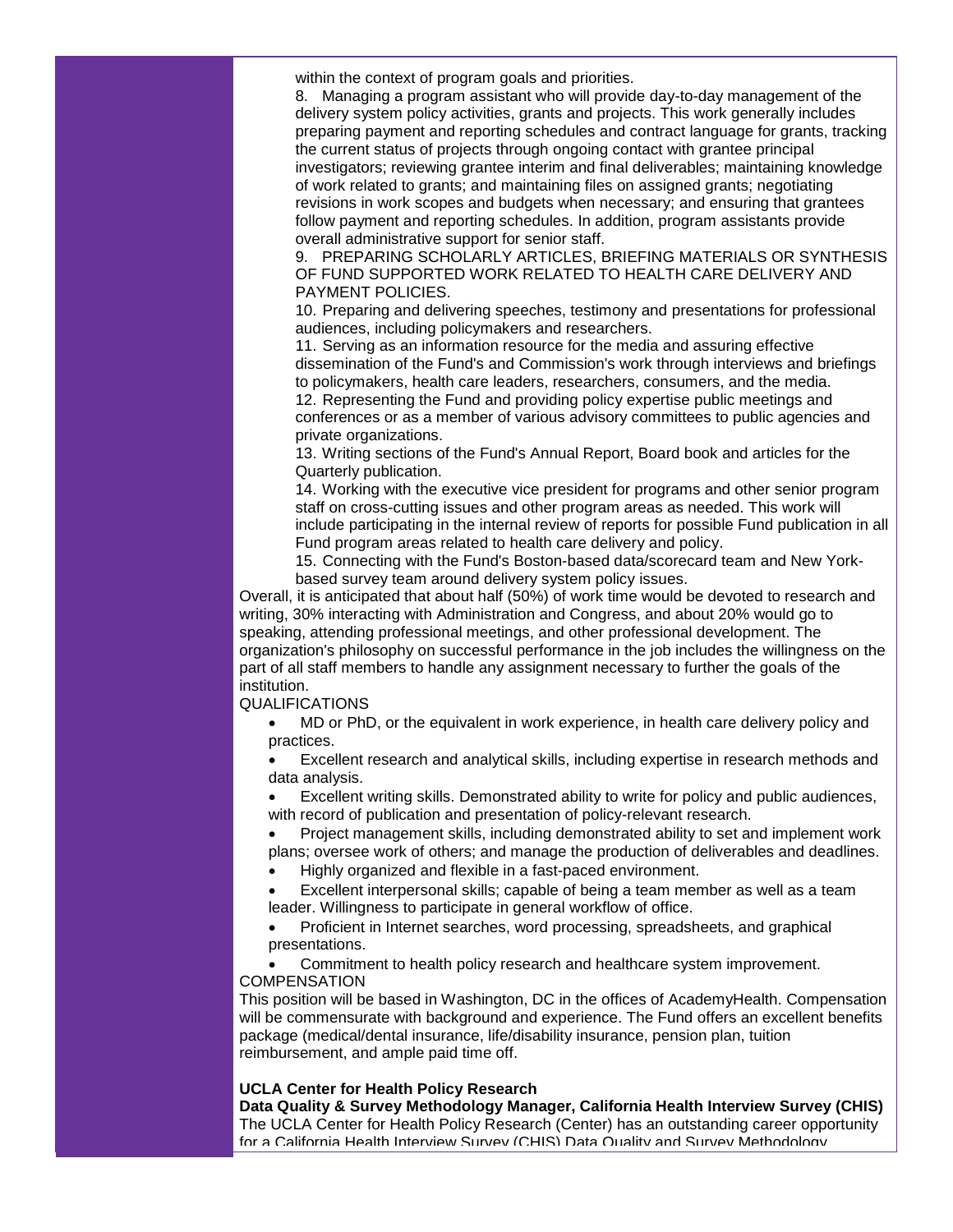Manager (Manager). CHIS is one of the nation's largest ongoing health surveys and is conducted by the Center in

collaboration with the multiple state agencies and private organizations. The Center, which was established in 1994, is the premier source of health policy information for California. The Manager will have primary responsibility for CHIS survey methodology, and will conduct studies to evaluate data quality for peer review journal publications. The Manager may also consult on related issues for other

surveys conducted and used at the Center. Responsibilities:

\* Plan, evaluate, assess, and document issues associated with CHIS data quality

\* Develop sample design, post-survey statistical activities, data analysis, and other data and estimate issues in collaboration with statisticians

\* Collaborate and consult on quality control issues, improvement of survey methodology, and changes to survey methodology for future CHIS cycles

\* Maintain the data quality section on the CHIS website

\* Supervise research and technical assistance staff

\* Author and co-author methodology reports, technical documents and peer-reviewed journal articles

\* Assist with post-survey data production activities, including weighting and imputation and the evaluation of weights and imputation methods

Qualifications::

\* Graduate degree in survey methodology, social science or related field

\* Demonstrated experience working with complex surveys and large data sets

\* Experienced in survey data development, weighting, imputation, response rate calculation, variable construction, data file management, technical documentation and quality control

\* Excellent writing and analytical skills and oral presentation skills

\* Demonstrated knowledge of statistical methods and data collection techniques related to the administration of survey projects

\* Proficient in statistical programming (SAS, SUDAAN, Stata, SPSS) and data management programs

\* Supervisory experience. Demonstrated ability to develop, plan and direct the work of support staff

Compensation: Full-time, career position. Salary range: \$5067 - \$9125 monthly. Salary commensurate with experience. Excellent benefits. EOE.

How to Apply: Go to [https://hr.mycareer.ucla.edu](http://r20.rs6.net/tn.jsp?et=1103599633351&s=1&e=001DnY4abxwoKIFOLvUKXIG5-CHZJJMZyspqRzreAqhfnspIPvuegBYn5qGXNA1VHpJgaqdMDt7ZJSQbKV2zhd9S-EY3CPoFyQMry7vaOaybegB13kcWGe3zQ==) and search for Requisition #14352. If you have questions regarding this position that are not addressed in the complete online job description, contact Karen Markus at [kmarkus@ucla.edu.](mailto:kmarkus@ucla.edu)

#### **University of Nevada Reno**

#### **Professor and Director, School of Community Health Sciences (Tenure-track)** [https://www.unrsearch.com/postings/8300](http://r20.rs6.net/tn.jsp?et=1103599633351&s=1&e=001DnY4abxwoKL67rdypsud3LBktd0S-yyaawIvQkwrfGflSPqgHIR4oiD2ohsTPm45KADZF5TDvbZrIlDj2QxsEx3nzTHYukuZLOaPjJtGjK69mMvcA7HuA2KaqiC9eSkz0WktpM7w2bc=)

The University of Nevada Reno seeks an innovative academic leader of the School of Community Health Sciences. The School has 17 full time faculty and offers a Master of Public Health degree in Social and Behavioral Health or Epidemiology and a Bachelor of Science degree in Community Health Sciences. The successful candidate will present a record demonstrating strategic and visionary leadership and management of diverse programs in areas relevant to the School, a demonstrated ability in acquiring extramural funding, skill in budgeting and fiscal management, the ability to form and maintain collaborative relationships internally and externally, a strong commitment to diversity, an open and collegial style, and highly developed communication skills. [https://www.unrsearch.com/postings/8300](http://r20.rs6.net/tn.jsp?et=1103599633351&s=1&e=001DnY4abxwoKL67rdypsud3LBktd0S-yyaawIvQkwrfGflSPqgHIR4oiD2ohsTPm45KADZF5TDvbZrIlDj2QxsEx3nzTHYukuZLOaPjJtGjK69mMvcA7HuA2KaqiC9eSkz0WktpM7w2bc=)

#### **University of North Carolina at Greensboro**

#### **Full/Associate Professor, Head, Department of Public Health Education**

Position:Full/Associate Professor, Head, Department of Public Health Education The Department of Public Health Education invites nominations and applications from talented and dynamic national leaders who will cultivate excellence in research, teaching, and service and serve as a strong department advocate. The Department has a history of excellence in teaching and research, including external grants and contracts that exceed one million dollars per year. It is one of 4 departments in the School of Health and Human Performance. The Department has 20 full time faculty members, 338 undergraduate majors, and 80 MPH students. During the 2006-07 academic year, the Department launched a doctoral program (DrPH) with 6 outstanding students in the first cohort. It has since grown to include 20 full and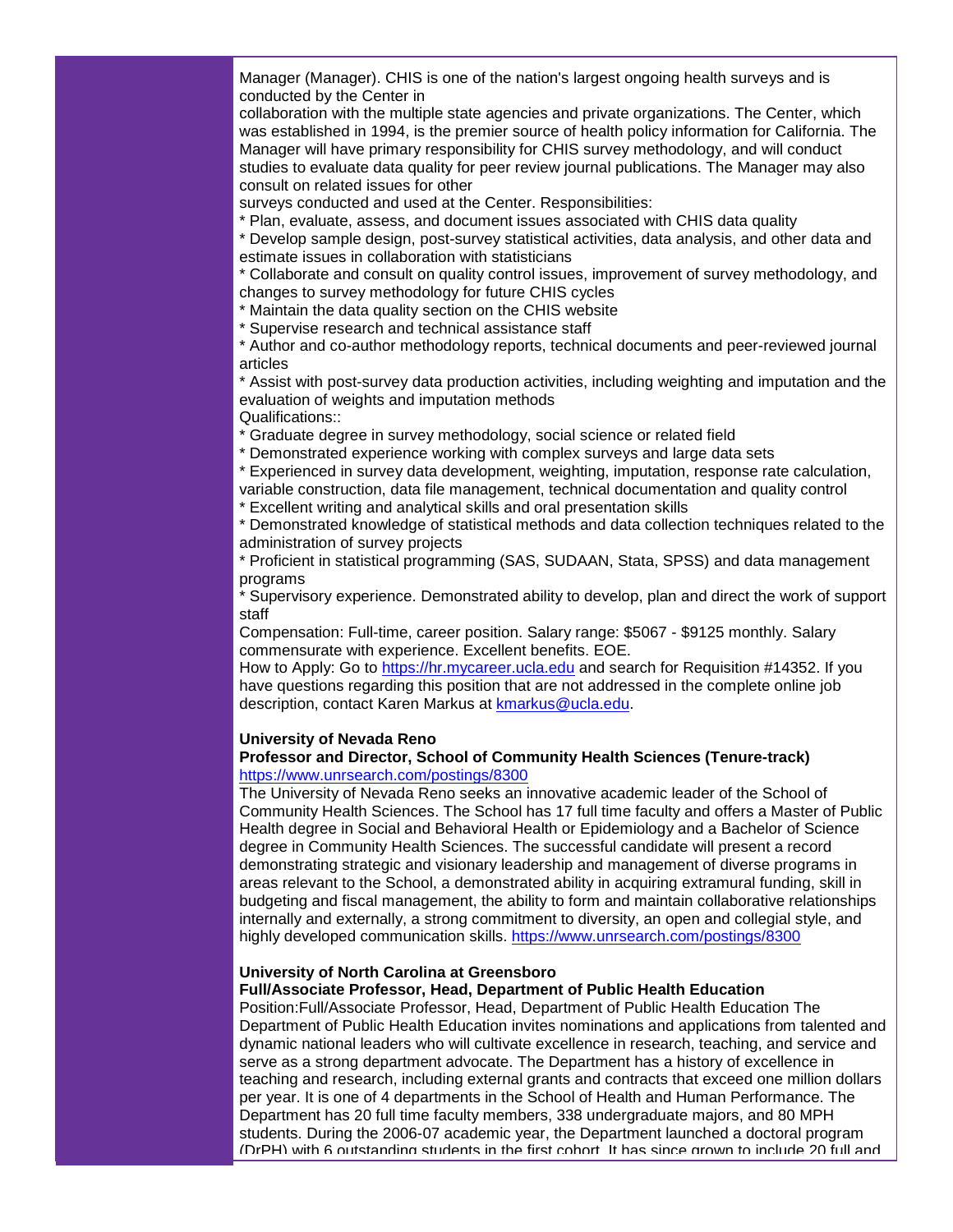part time doctoral students. The Department's Community Health Education program was ranked 12th in the nation by the U.S. news and World Report's 2005 Rankings of Best Graduate Schools in the Health Disciplines category. Qualifications:Earned doctorate in public health, health education, community health or related field; history of funded research and demonstrated record of teaching and scholarship meriting the rank of professor with tenure. Preferences will be given to those applicants with demonstrated leadership or administrative experience, a record of collaborative research, a demonstrated knowledge of academic affairs operations, prior experience with personnel management, and prior success as an advisor in a doctoral program. Administrative Responsibilities:Provide vision and leadership to a growing department poised to become one of the preeminent units of its kind in the country. Administrative duties include oversight of the general operations of the Department, including: curricular and budgetary management; ongoing program development, assessment, and accreditation; faculty recruitment, development and evaluation; student recruitment and retention; development and outreach activities. The Head also serves on the Dean's Administrative Cabinet. Application:Review of applications will begin September 15, 2010 and continue until the position is filled. Applications should include a letter of interest, current vitae, and the names, addresses, e-mail addresses, and telephone numbers of five references. Candidates will be notified before references are contacted. All applications should be submitted electronically to: Dr. Vincent Francisco, Search Committee Chair, Department of Public Health Education, [vincent\\_francisco@uncg.edu.](mailto:vincent_francisco@uncg.edu) The School:The School of Health and Human Performance is one of seven professional schools, in addition to the College of Arts and Sciences, which comprise the University. The School's mission, through excellence in teaching, research, and service, is to enhance the health and well-being of the people of the state, region, and nation. The School values diversity, creativity, and balance in the life-long development of the total person. The diversity of the faculty and students of HHP (20% and 32% respectively from non-white groups), is well above the national average in both categories. The School currently enrolls over 1,400 undergraduate and graduate majors in four academic departments: Communication Sciences and Disorders; Exercise and Sport Science; Public Health Education; and Recreation, Tourism, and Hospitality Management. The School also houses the Center for Women's Health and Wellness and the Center for Healthy Aging and Living. The faculty numbers 73 with 58 additional teaching and research assistants. The Dean's Office includes the Associate Dean for Academic Affairs, Associate Dean for Research, an Associate Dean for Academic Outreach, an Instructional Technology Consultant, and four support staff. The University:Founded in 1891, The University of North Carolina at Greensboro is a research university with high research activity (Carnegie classification) and one of the three original campuses comprising the University of North Carolina. With ethnic minority students making up 27% of the student body, UNCG is the most diverse of the UNC system's historically white campuses. The University has a long-standing commitment to academic excellence. Among its 838 faculty members are nationally known scholars who regularly contribute to new knowledge in their fields through research and other creative work. Current enrollment totals more than 17,500 on-campus students and over 950 others in distance-learning programs from 49 states and more than 70 countries. The fall 2009 freshman class is the largest ever at 2,510 and ethnic minority enrollment is about 33 percent. The graduate student enrollment of approximately 3,600 students represents 33 states and 34 foreign countries. There are currently 22 doctoral programs, four Master of Fine Arts Degrees, and 59 master's degrees in a wide variety of majors and concentrations. The University generates approximately \$33 million in external funding annually and houses a Gerontology Program, an Institute for Health Science and Society, the Center for New North Carolinians, The Center for Social, Community and Health Research and Evaluation and the Center for Youth, Family, and Community Partnerships, all supporting interdisciplinary collaborative research. The Community:Greensboro is a beautiful and thriving city with a population of 257,997 and many outstanding public and private recreation areas and facilities. The city has its own Symphony Orchestra, Community Theater, Arts Council, Civic Ballet, major sports coliseum, baseball stadium, and an exciting revitalized downtown district near UNCG. Greensboro is located in the Piedmont Triad (population 1.2 million), an area of great natural beauty, diverse industry, cultural arts, historic sites, and mild temperatures. North Carolina's mountain resorts are an easy 2 hour drive from Greensboro and the Atlantic coast beaches of North and South Carolina are three to four hours away

**[back to top](#page-0-2)**

<span id="page-11-0"></span>**CALL FOR SUBMISSIONS**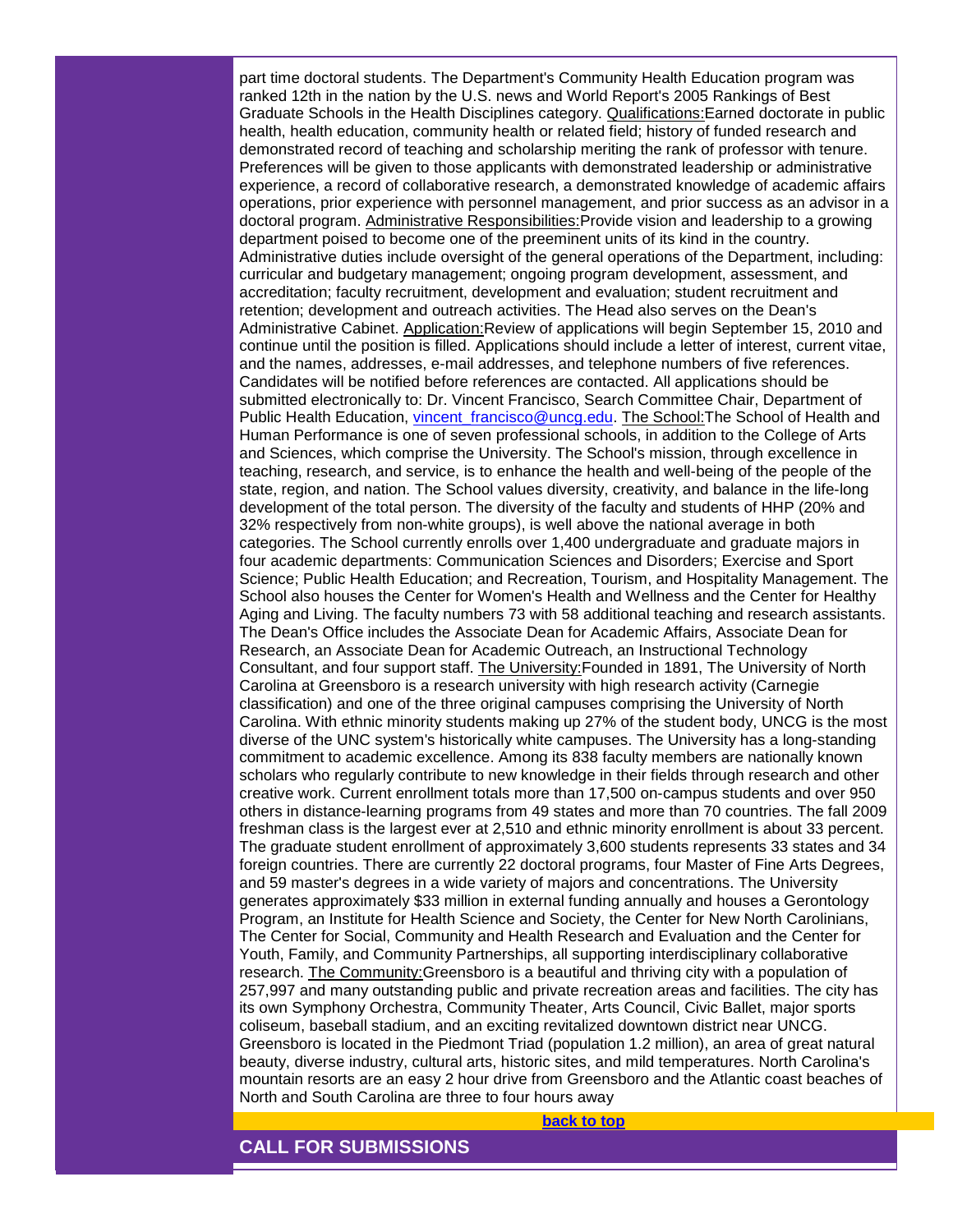**Call for Nominations - Department of Health and Human Services, Office of Public Health and Science**

#### **Appointment to the Advisory Committee on Minority Health**

The Department of Health and Human Service (HHS), Office of Public Health and Science (OPHS), is seeking nominations of qualified candidates to be considered for appointment as a member of the Advisory Committee on Minority Health (ACMH). In accordance with Public Law 105-392, the Committee provides advice to the Deputy Assistant Secretary for Minority Health, on the development of goals and specific program activities of the Office of Minority Health (OMH) designed to improve the health of racial and ethnic minority groups. Nominations of qualified candidates are being sought to fill current and impending vacant positions on the Committee. [http://bit.ly/cuKnZ6](http://r20.rs6.net/tn.jsp?et=1103599633351&s=1&e=001DnY4abxwoKKDyMvDD3gaHSpZeBFlHqpV45W7aQmRFwtpS6vo5a-xtzrkbdtRi5Qo4zm_9zT65ZJdwba4Y_12AxryYOntwJJo7NItH1SuQdA=)

## **Call for Abstracts - Harlem Community & Academic Partnership Faces of Urban Health**

**A Forum to Share Community-Based Strategies to Address Health Inequity in Urban Communities**

**Touro College of Pharmacy, 230 west 125th**

**Harlem, New York City**

**October 26, 2010**

**Deadline: August 15, 2010**

FORUM OVERVIEW:We invite community residents, advocates, and organizations to the Faces of Urban Health Forum, where we will consider together how to create and sustain community-academic partnerships, how to do rigorous and meaningful research in partnership, and how to design and promote healthier policies - both in our organizations and in our government - based upon research and community values. The old research paradigm used to address health disparities and inequity confined communities to a passive role - the research subject. At the same time, this paradigm limited researchers' ability to see the many factors that influence health in the community. Strengths, ways of knowing, values, policy barriers, were often hidden from view. The development of participatory research, where practitioners and researchers work in collaboration with communities (referred to as Participatory Action Research - PAR; Community-based Participatory Research - CBPR; Community-based Participatory Action Research - CBPAR; and Participatory Learning and Action - PLA) has led to research that directly benefits communities. What is clear is that research and action benefit when community voice is heard. The Forum is open to all community members interested in and practicing forms of action research. The Forum will include interactive workshop and platform sessions to promote the sharing of knowledge, experiences and best practices throughout the United States and globally by and among community partners in the following areas: 1) effective methods in establishing, maintaining and sustaining community-academic partnerships; 2) engagement in all phases of the research process; 3) strategies for effective administration and governance through capacitybuilding and collaboration among community partners already engaged in communityacademic partnerships and 4) successes and challenges in designing, advocating for and implementing community-driven, evidence-based systems-level change (i.e. policy). *The forum will take place at the Touro College of Pharmacy, 230 west 125th street in Harlem. The main entrance to the forum is on West 124th Street between Adam Clayton Powell and Frederick Douglass Blvds.* 

FORUM OBJECTIVES:FACES OF URBAN HEALTH will showcase the voices, perspectives, and experiences of community advocates, organizations and residents who participate in urban health and social research activities within a participatory research approach. By bringing together these groups in a highly participatory format, we aim to create a unique space for attendees to exchange, learn from one another, and network on their role in research process. This involves sharing stories, experiences, and enhancing skills and capacities:

• **To** raise awarenessof effective and innovative strategies to develop and sustain community-academic research partnerships ;

• To showcasehow diverse community perspectives can contribute to addressing local and global urban health and social concerns;

• To create spacesfor participants to develop strategies for action on common issues facing local communities

FORUM THEME: We invite all community members that are interested in and or practicing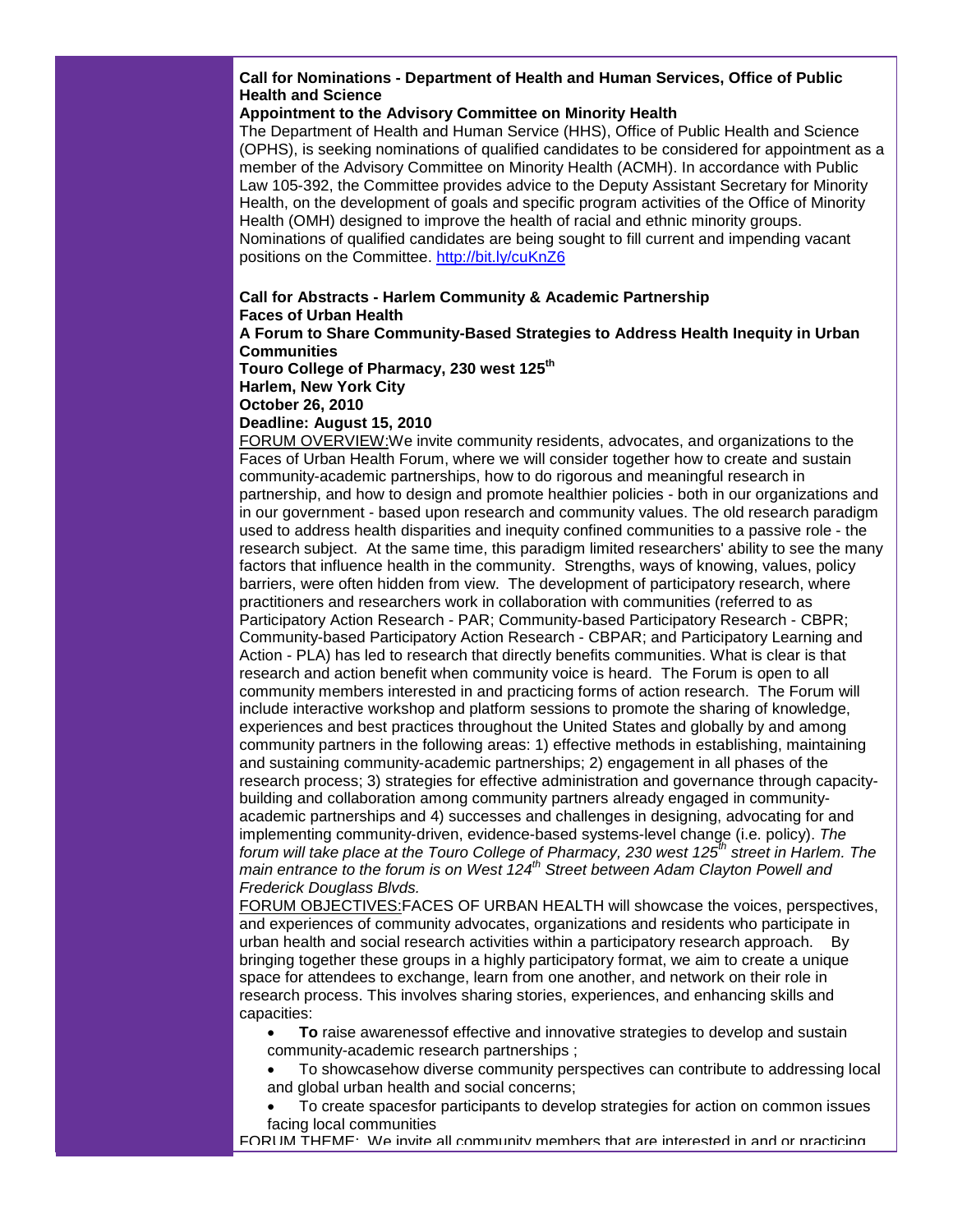forms of action research to address urban health inequities to join us in this Forum. TheForum theme is focused on the specific areas within the *research process* where community representatives have the space to share and present on their experience with participatory models for research. We are requesting proposal submissions that address the following themes:

- *Processes used to identify a health and or social concern*
- *Development of research and policy question(s)*
- *Approaches for developing an effective community-academic collaborative*
- *Study Design Approaches*
- *Strategies for Funding Sought to respond research and policy questions*
- *Participants Recruited and Retention Systems Implemented*
- *Measurement Instruments Designed and Data Collected*
- *Intervention Designed and Implemented*
- *Data Analyzed and Integrated,*
- *Strategies used or lessons learned from dissemination of research findings*
- *Strategies used to translate research findings to impact health and social policy and systems*

Who Should Participate:Participants will include residents of local, regional and international communities, representatives of community organizations, government, international, national and local NGOs, foundations, students, faculty and university administrators. Call for Proposals:We will address the above themes of the Forum through a variety of presentation formats and opportunities for dialogue. Formats will include plenary sessions, workshops/skill development sessions, roundtables, and further opportunities for networking and conversation. The Forum program committee invites participants to submit summaries of potential presentations in the following formats based on the Forum themes. Please indicate in your proposal, your chosen Forum theme**.**

#### FORUM PRESENTATION FORMATS:

o Skill building/learning workshops **--** In these workshops, presenters will teach and discuss particular skills and techniques involved in doing community based research and/or community-university partnerships for change. The session should accomplish specific learning objectives and increase the participants' competence in an important area of the Forum themes and objectives. It should include opportunities for practice and feedback. Please indicate workshop objectives, agenda, and participation processes. Workshops will be 90 minutes in length.

o Learning Circles -- Roundtables will provide an opportunity for discussion on important themes and issues relevant to community member experiences in community-academic partnerships and collaborations. This can include presentations of ideas in development, evaluations, or an opportunity for collective problem solving of identified challenges or other in contexts relevant to the Forum themes. A submission to facilitate a roundtable must include a summary describing the problem or issue, its significance, the questions to be posed, and a plan for engaging the participants. Sessions will be 30 minutes and will have no more than 10 participants including the presenter(s).

o Storytelling -- Stories reflect the genuine and authentic experience of an individual or a community, which has importance and value. Stories should be consistent with the Forum theme, goals, and objectives. For example, story sessions could involve a story of a successful or less than successful attempt to involve faculty by community organizations in community research projects, or how an attempt to change community policies or practices through a research project went in a completely different direction. Storytelling sessions will be 30 minutes in length.

o Platform Session -- Oral presentations will be focused on reports of research results, theory and inquiry related to the Forum themes. Presentations may be submitted individually or jointly as a panel session (submitted by the panel lead). We strongly encourage community member participation for presentations with academics. Individual presentations will be approximately 20 minutes each, with a total of 90 minutes allocated for each session.

o World Café [\(http://www.theworldcafe.com/](http://r20.rs6.net/tn.jsp?et=1103599633351&s=1&e=001DnY4abxwoKLMtHNYPohmPyj72W2ZqR3RcKilGPYpYNPHRc6dyxBaQOi4diYsgu4tGkqzsfbDoul2IHNwEY9cfyolWPIibCokKmUNIMz0ul4ndyuVrTbGLA==) ) aims to provide an open and creative conversation on a topic of mutual interest to surface our collective knowledge, share ideas and insights, and gain a deeper understanding of the subject and the issues involved. 60 minutes has been allocated for this format.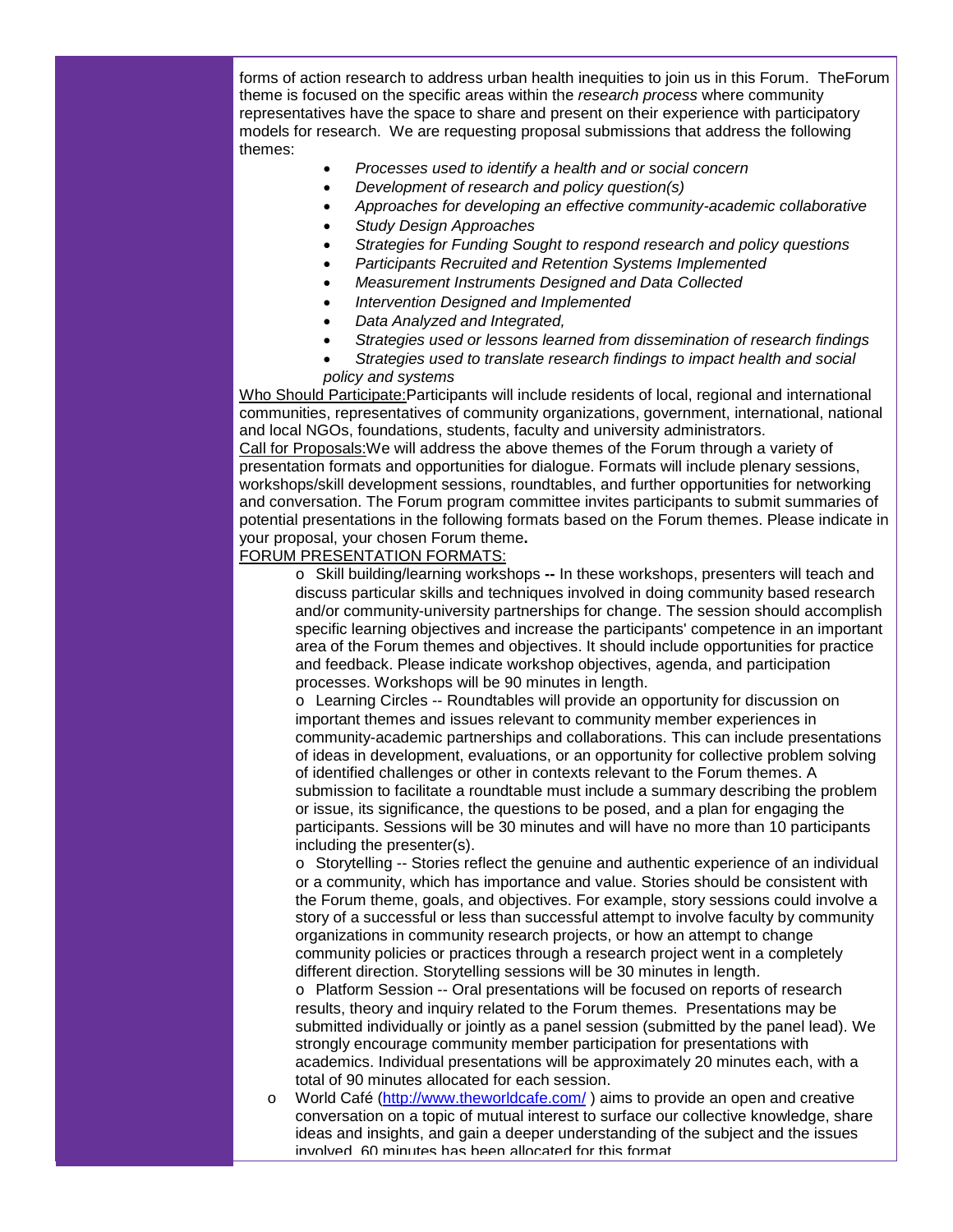$\circ$  Open Space Technology [\(http://www.openspaceworld.org/](http://r20.rs6.net/tn.jsp?et=1103599633351&s=1&e=001DnY4abxwoKJs0g9mfEfr8Zv1g3X9ZT2tw8Ly3bIAF0y9IUefphPm_Didtw8H-gm32CFv_B_8ods5dbMTCT7DqEUANByZay-ZyemvTGAA6Ew2EjUXIMxb6g==)) is an approach to conversation that begins with a theme, but no formal agenda. 60 minutes has been allocated for this format.

#### FORUM SUBMISSION DEADLINES

- August 15, 2010 -- Deadline for abstract submissions
- September 3, 2010 -- Notification of acceptance of abstracts
- October 1, 2010 -- Final submission of abstract and presentation for Forum materials

[Start here to submit a proposal to the Forum](http://r20.rs6.net/tn.jsp?et=1103599633351&s=1&e=001DnY4abxwoKLGTFDBF_VO2SwHuD3znuTnR-Ch5Vth7yheJYcR8zhn8Tc8Bzgxv0cqqLmcCXsR4cvTmYdwbVjDr_3tg3B82qvL09aU_h-CtiksA4UPfigqtm0gICz6OPzuVmob_m6z8cyiFtt-yVIjhqXdglq0po7UKWTLkwhs4oDnDV1tIOkVoVoQ_0A6XzEb)

FORUM ABSTRACT SUBMISSION GUIDELINES

- 1. Abstracts must be written in English.
- 2. Abstract text should not exceed 250 words and may not include images, charts or tables.
- 3. Authors are strongly encouraged to use the on-line submission form [Start here to](http://r20.rs6.net/tn.jsp?et=1103599633351&s=1&e=001DnY4abxwoKLGTFDBF_VO2SwHuD3znuTnR-Ch5Vth7yheJYcR8zhn8Tc8Bzgxv0cqqLmcCXsR4cvTmYdwbVjDr_3tg3B82qvL09aU_h-CtiksA4UPfigqtm0gICz6OPzuVmob_m6z8cyiFtt-yVIjhqXdglq0po7UKWTLkwhs4oDnDV1tIOkVoVoQ_0A6XzEb)  [submit a proposal to the Forum](http://r20.rs6.net/tn.jsp?et=1103599633351&s=1&e=001DnY4abxwoKLGTFDBF_VO2SwHuD3znuTnR-Ch5Vth7yheJYcR8zhn8Tc8Bzgxv0cqqLmcCXsR4cvTmYdwbVjDr_3tg3B82qvL09aU_h-CtiksA4UPfigqtm0gICz6OPzuVmob_m6z8cyiFtt-yVIjhqXdglq0po7UKWTLkwhs4oDnDV1tIOkVoVoQ_0A6XzEb) or submit the abstract by email to *[facesofurbanhealth@gmail.com](mailto:facesofurbanhealth@gmail.com)*
- 4. Presentations that do not follow the guidelines, that are incomplete, or that are received after the deadline date will not be considered. The Program Committee will try to accommodate all presentations according to the presenters' stated preferences, but may reassign presentations according to Forum needs.
- 5. Each individual may submit a maximum of two Presentations as Primary Presenter. There is no limit on the number of submissions for which a person may be listed as a supplementary presenter.
- 6. Co-presentations by multiple community partners are encouraged.
- 7. Submission of the form implies the submitter's agreement to register for the Forum and present as scheduled.
- 8. All abstracts will receive an electronic receipt upon arrival. If a receipt fails to follow submission, abstracts should be re-submitted.
- 9. Authors will be notified of acceptance by September 3, 2010 via email.
- 10. Final abstracts and presentations to be included in the Forum materials are due by October 1, 2010, 12 am EST.
- 11. Abstracts are permitted on research, reports, posters or presentations that have been submitted and/or published elsewhere.
- 12. Abstracts must include a cover sheet providing the following information:
	- a. The title of the paper, presentation or poster;
	- b. The name(s) and title(s) of the submitting author(s);
	- c. A short biography of each author;
	- d. The name of the sponsoring institution (if any);
	- e. Contact information for each author (mailing address, e-mail address, phone number, fax number);
- 13. Questions about abstract submissions please contact Ann-Gel Palermo, HCAP Chair, at [apalermo21@gmail.com](mailto:apalermo21@gmail.com) or by telephone at 212-241-8886.

#### **Call for Abstracts -- The Society for the Analysis of African American Public Health Issues**

#### **in conjunction with the American Public Health Association 138th Annual Meeting Denver, CO**

## **November 6-10, 2010**

## **Deadline: August 15, 2010**

The Society for the Analysis of African American Public Health Issues (SAAPHI) is soliciting abstracts for our 2010 annual scientific symposium, which will be held in conjunction with the American Public Health Association annual meeting in Denver, CO. The SAAPHI symposium will be Saturday, November 6, 2010 in Ballroom H of the Hyatt Regency. Topics of Interest: SAAPHI's 2010 theme is "Critical Race Theory and Emancipatory Public Health:

Moving towards Social Justice". While abstracts reflecting new and innovative information on any public health issue that disproportionately affects African Americans will be reviewed, the following topics are of particular interest:

- · Coverage for the Uninsured
- · Critical Race Theory and Health Equity
- · Epidemiology of Racism and Health
- · Health Disparities/Health Inequities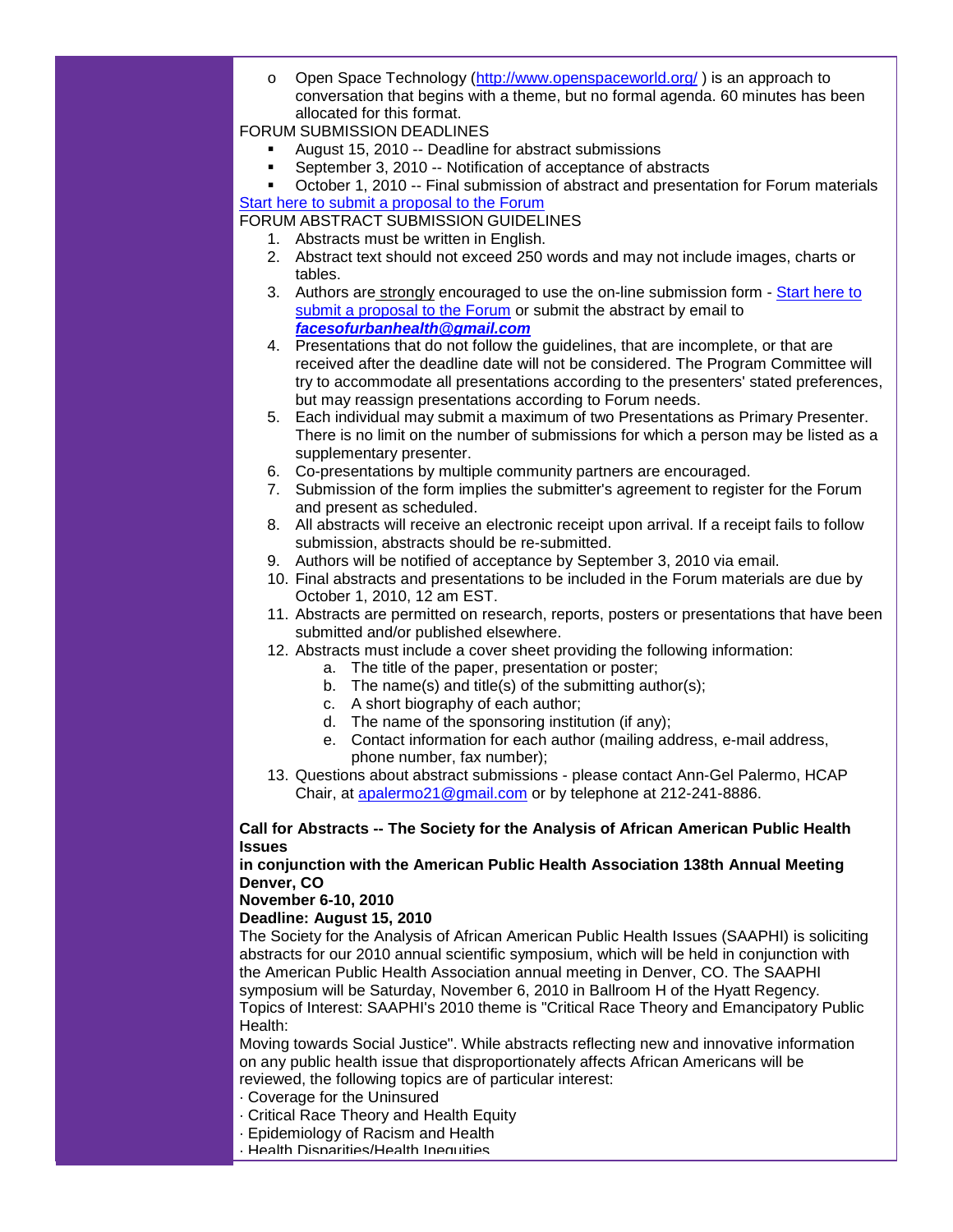#### · Social Determinants of Health

In addition, abstracts that reflect integrative approaches to individual and community health promotion using evidence-based research, interventions, intervention guided-research, and health policy advocacy are also encouraged. All abstracts will be peer-reviewed and ranked for quality, topic applicability, and relation to SAAPHI issues. Students are strongly encouraged to submit abstracts. Abstracts submitted by students or postdoctoral fellows will automatically be considered for the SAAPHI Student Achievement Award. To be eligible, the student or postdoctoral fellow submitting the abstract must: (1) be the first and presenting author on the contributed abstract and (2) indicate that the abstract is based on work completed while a student or post-doctoral fellow. Following delivery of the presentations, two student finalists will be selected. The 1st place winner will be awarded \$250 and the 2nd place winner will be awarded \$125. Awards will be determined based on the quality of the abstract, the presentation quality and style, and the presenter's knowledge of the subject matter. Presenters must be current members of SAAPHI or become members at the time of the meeting.

INSTRUCTIONS FOR SUBMITTING ABSTRACTS

· Abstract submission deadline: Sunday, August 15, 2010

· Abstracts must be submitted online to: [rebecca\\_hasson@yahoo.com·](mailto:rebecca_hasson@yahoo.com) Abstracts must be 250 words or less

· Abstracts should follow the format: Purpose/Objective, Methods, Results and Conclusion · Students: to compete for the SAAPHI Student Achievement Award, please indicate that

the work was completed while a student or post-doctoral fellow

· Presenters will be notified by September 15, 2010

#### **Call for Papers -** *Progress in Community Health Partnerships, Research, Education, & Action*

## **Theme Issue on REACH U.S. Community Coalitions Working to Eliminate Racial and Ethnic Health Disparities**

#### **Deadline: November 1, 2010**

The journal Progress in Community Health Partnerships: Research, Education, & Action, is calling for papers for a theme issue which will focus on REACH U.S. Community Coalitions Working to Eliminate Racial and Ethnic Health Disparities. The goal is to highlight the role of the REACH U.S. community coalitions in identifying, implementing, and advocating for evidence-, and practice-based strategies across the social determinants of health to eliminate racial and ethnic health disparities. The deadline for submitting papers is November 1, 2010. For details, please see the attachment or visit:

[http://www.press.jhu.edu/journals/progress\\_in\\_community\\_health\\_partnerships/calls2.pdf.](http://r20.rs6.net/tn.jsp?et=1103599633351&s=1&e=001DnY4abxwoKKQ3rGgsECkkEdpapIPXm1Gh2V0YNSeUqLK1k9Pmbu8KCW4tsbyeNFlY0-amG0uNX7mHv-1QrQ_Fm8lN4DdrikEvIVcjYkNTxvqQ9PoyO_lgcA_OmWvjcpZFfWos5FZuJ_VSbd6l_NqwSMrG858HGw0Nh5PeFzykpMEm_A3oUGFHBi80I1karTDOmDuxNQBkPE=) For those of you with products of community-engaged work to eliminate racial and ethnic health disparities that are in forms other than manuscripts (e.g.,, educational videos, training manuals, assessment tools, policy briefs, etc), we encourage you to submit them for peerreviewed publication and dissemination through CES4Health.info. For details, please visit [http://www.CES4Health.info.](http://r20.rs6.net/tn.jsp?et=1103599633351&s=1&e=001DnY4abxwoKKmwyITrKi_ZEQaMPQ2U-AaBHd7gCO6dvqJM80Y9fzfnPWEieu3XBJY6beC557R1dlitOsBDDpDwAtwx7RxZugBcGjmAmuMys2Bv-uWIfp-rg==)

#### **Call for Papers -** *Gateways: International Journal of Community Research and Engagement*

#### *'Sustaining Community - University Partnerships'*

**University of Brighton Community University Partnership Programme (CUPP)**

CUPP is working with Gateways to publish a special edition of the journal edited by Angie Hart and Simon Northmore. This special edition will have the theme of *'Sustaining Community - University Partnerships'.* In exploring this theme, we are interested not just in programmes that attract external grant funding but also in small scale initiatives developed with minimal resources and maintained through the commitment, ingenuity and creativity of the different partners. In challenging economic times, universities will increasingly be expected to do more with less. Some community - university partnerships represent examples of this in practice. In recent years there has been a growth in the academic literature with a focus on the role of universities in developing community partnerships, for example on project work *(Fogel and Cook 2006; Lerner and Simon 1998a), "*communities of practice" *(Hart and Wolff 2006),* and "clusters" *(Fielden et al. 2007).* However, there is a relative lack of discussion on how such partnerships can be sustained. Where there is a focus on sustainability it is often concerned with a specific programme or intervention, rather than on sustaining the reciprocal relationships and mutual benefit between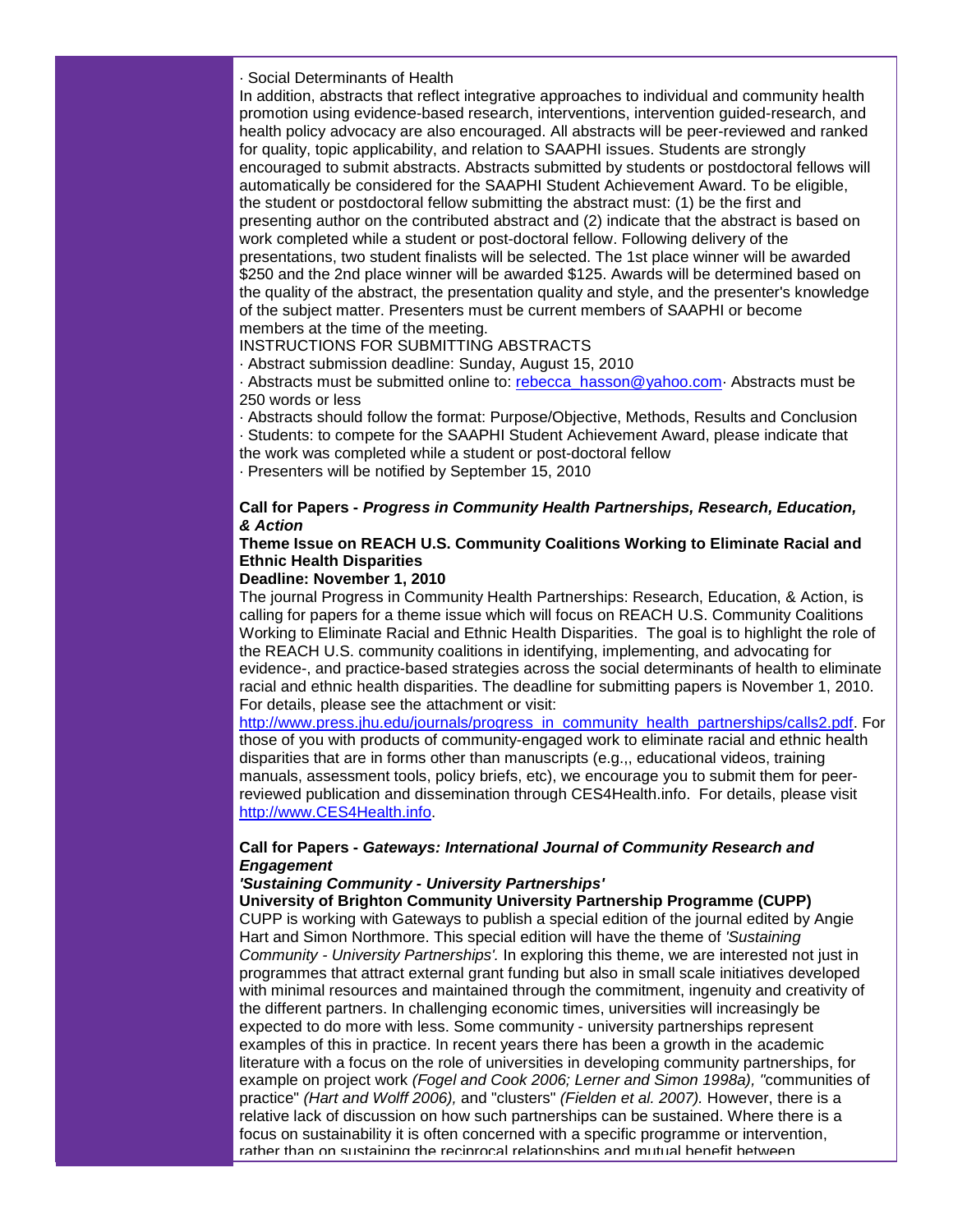community and university partners and their institutions. Writing in the context of social work education, for example, McAslin & Barnstable (2010) argue that "most analyses of community/ university collaborations... focus on the benefit to agencies" (p3) especially in terms of improving practice and creating a pool of qualified staff. Stirman et al (2009) similarly emphasizes agency policies in sustaining university public health initiatives. An alternative focus is on the sustainability of specific health behaviours. In the field of community health, where partnership approaches are increasingly combined with other interventions, project evaluation is often limited to changes in population health status while "broader contextual questions that may illuminate mechanisms for change across ecological levels and project sustainability may not be addressed" (Kelley et al 2005 p1). Ecological and social sustainability is a developing field and requires strong partnerships between ecologists and land managers (Castillo et al 2005, Grainger et al, 2006). Here the focus of attention is on the different perceptions of partners and its impact on environmental management. Rather than assume that sustainability has an intrinsic value, this special edition will encourage contributors to reflect on their work and the concept of sustainability. We welcome investigations into ways in which community university partnerships can build positive longer term legacies, but are also open to lessons learnt from partnerships that have not worked out. A broad range of articles, both refereed and non-refereed, are invited from community and university partners. We are interested in reflections on new and medium term partnerships as well as more established ones. Articles could be field reports, evaluative case studies of community engagement initiatives, including examples of difficulties and how partnerships worked through them; analyses of policy impact; examples of enterprise creation; the development of teaching and learning practice; or theoretical reflections that contribute to the scholarship of engagement. Contributors are advised to avoid lengthy descriptions of project activities.

Gateways: International Journal of Community Research and Engagement Gateways is a refereed journal concerned with the practice and processes of community research and other forms of engagement. It provides a forum for academics, practitioners and community representatives to pursue issues and reflect on practices related to interactions between tertiary institutions and community organizations: academic interventions in community; community-based projects with links to the tertiary sector; and community initiatives. Gateways is jointly edited and managed by UTS Shopfront at the University of Technology, Sydney (UTS) in Australia and the Centre for Urban Research and Learning (CURL) at Loyola University in Chicago, USA

[http://epress.lib.uts.edu.au/ojs/index.php/ijcre/index.](http://r20.rs6.net/tn.jsp?et=1103599633351&s=1&e=001DnY4abxwoKKqb6oZ3Gatfy1VGarTKV9trtAmqrDvfSVLykLyK83VyVs-AznWKw0wGJAf2RSfcllo3L0akh6WU5gTwxEFwqCA_BgGoyGlRNhv6gbKBkMSK7Jv08zXQFfV391pnPr1HxrRFAtk2GJbokG-tVMdo7pw) The journal provides open access to all of its content on the principle that making research freely available to the public supports a greater global exchange of knowledge. Such access is associated with increased readership and increased citation of an author's work. Articles should be submitted through the Gateways online submission system by Friday 15 October(see Author Guidelines below). Preference will be given to articles co-written by community members and academics.

Author Guidelines:Acceptance of an article for publication in Gateways is made on condition that authors accept the parameters described in About the Journal.,

[http://epress.lib.uts.edu.au/ojs/index.php/ijcre/about.](http://r20.rs6.net/tn.jsp?et=1103599633351&s=1&e=001DnY4abxwoKJBXLQ-AAOaJfEfDMJfxOGmPmK_isoVGGB66cpJfCZUB0XZkwLTzffC5QQ-B1AALj80Kr1-NOY8BxELYMt44DaYT68nwpEfRAi7bahCVaPJ6pbcj1eeMCiAYFQVGiF5TyZndgqqBZRug-03b59IunYJ) Submitted articles must not be under consideration elsewhere and must be previously unpublished. Copyright for articles published in Gateways is retained by the authors, with first publication rights granted to the journal. By virtue of their appearance in this open access journal, articles are free to use, with proper attribution, in educational and other non-commercial settings. The names and email addresses entered in Gateways site will be used exclusively for the stated purposes of this journal and will not be made available for any other purpose or to any other party. Accepted articles, when in final form, are assigned to an issue of Gateways, copy edited and formatted for publication. On the date of publication, the issue will be announced and subscribers notified. Subscribers can read articles as published or retrieve them later through searches. Articles will generally be between 4000 and 7500 words in length including references and should use the Harvard style of referencing as outlined below. Articles must be in English. Australian, British or American spelling is acceptable. All articles must be accompanied by an abstract of up to 300 words and a list of up to six key words. Submission Format:Articles should follow the submission format of the journal. See: [http://epress.lib.uts.edu.au/ojs/index.php/ijcre/about/submissions#authorGuidelines](http://r20.rs6.net/tn.jsp?et=1103599633351&s=1&e=001DnY4abxwoKJ-EDk92urJZaKCXW_vORXy7oo2PGAHP6Wf4vACrPpJM9_XM3yZMeT0YTBxq-rNKJxBBn5_jUowHDKDyw0nHAzFZZeI-yGmckUUmSsks_NyEqSskbpEqM6BvPUnXO9q1fCV-3kP27ptZhYfdRk7pLJSJflfhvKunWKFKv1BEwgm0mda55aQmjeWr5UaegPOk7A=)

Please note that papers intended for refereeing should adhere to the normal academic standards such as the provision of a fully referenced bibliography. The editors are happy to discuss with authors the submission of non-refereed papers (such as field reports). Articles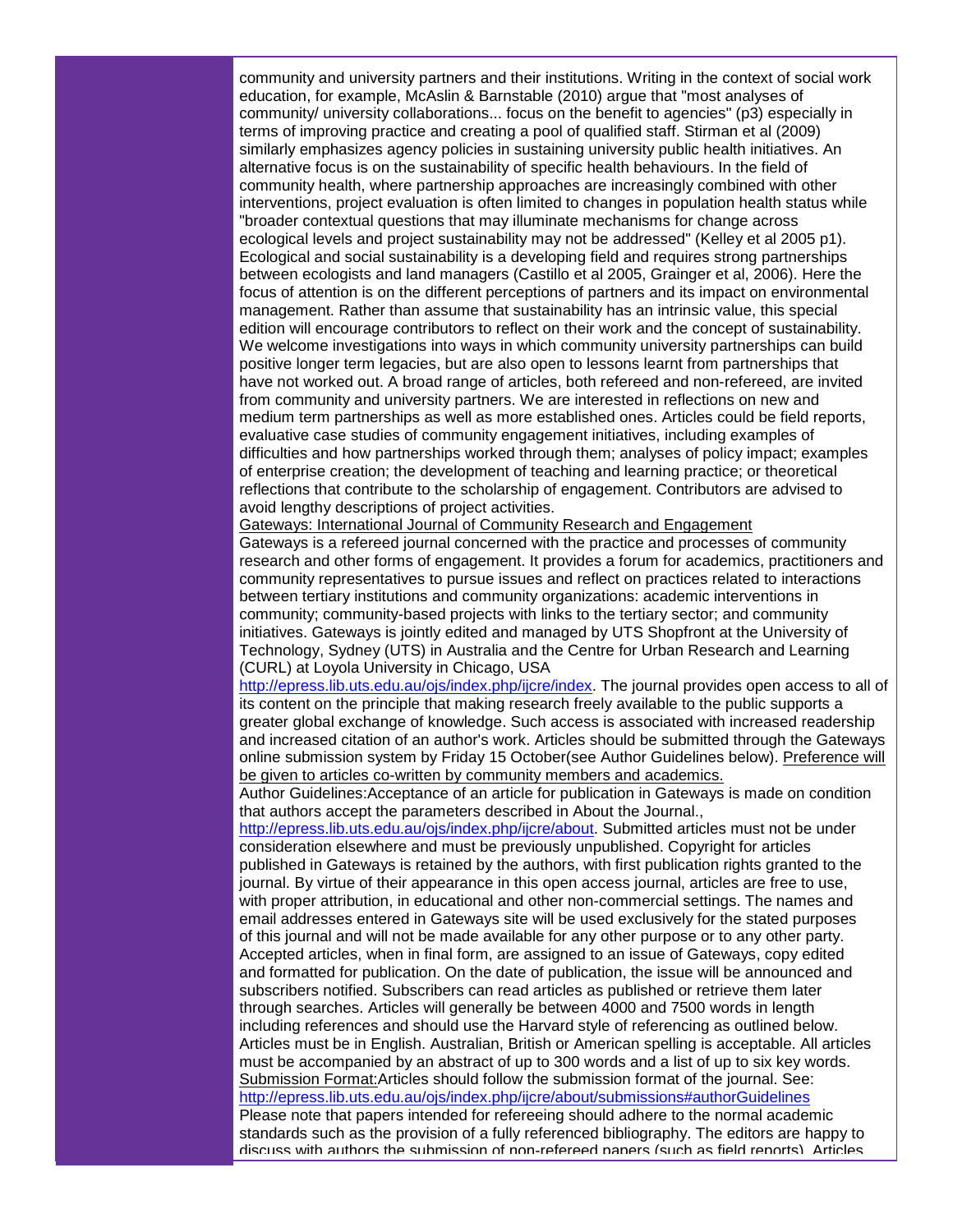should be submitted through the Gateways online submission system by midnight Friday 15 October (BST). Authors need to register with the journal prior to submitting: [http://epress.lib.uts.edu.au/ojs/index.php/ijcre/user/register](http://r20.rs6.net/tn.jsp?et=1103599633351&s=1&e=001DnY4abxwoKJx1r2aoRQmIuyFvZ00PQoElsKd0wTYnhG6FYojLsf2IUcZlJzKkIqshz2oGcbkB9KEiK6bcO5LFLBkquhflhGVTpBAhu5X8Y6_i0uI1coaAo5EI1xv3jcYah-jFgxordPeoD5aBpktCCPJl-if3JBWmz58MfBQhww=)

Initial queries should be directed to Simon Northmore [S.R.Northmore@brighton.ac.uk](mailto:S.R.Northmore@brighton.ac.uk) References:

Castillo, A., A. Torres, G. Velázquez and G. Bocco (2005) The Use of Ecological Science by Rural Producers: A Case Study in Mexico. *Ecological Applications,* 30 (2): 745-756.

Fielden, S. J., M. L. Rusch, M. T. Masinda, J. Sands, J. L. Frankish, and B. Evoy (2007) Key considerations for logic model development in research partnerships: A Canadian case study. *Evaluation and Program Planning* 30 (2): 115-24.

Fogel, S. J., and J. R. Cook (2006) Considerations on the scholarship of engagement as an area of specialization for faculty. *Journal of Social Work Education* 42 (3): 595-607.

Grainger, S., E. Sherry and G. Fondahl (2006) The John Prince Research Forest: Evolution of a co-management partnership in northern British Columbia. *Forestry Chronicle* 82(4): 484-495. Hart, A., and D. Wolff (2006) Developing communities of practice through communityuniversity partnerships. *Planning, Practice and Research* 21 (1): 121-38.

Kelley, M. A., W. Baldyga, F. Barajas and M. Rodriguez-Sanchez(2005). Capturing change in a community--university partnership: Si Se Puede! Project. *Preventing Chronic Disease* 2(2): A22.

Lerner, R. M., and L. A. K. Simon (1998) Directions for the American outreach university in the twentieth century. In *University-community collaborations for the twenty-first century: Outreach scholarship for youth and families*, ed. R. M. Lerner and L. A. K. Simon, 463-81. New York and London: Garland Publishing.

McCaslin, R. and C. L. Barnstable (2008). "Increasing geriatric social work content through university/community partnerships." *Gerontology and Geriatrics Education* 29(1): 1-18. Stirman, S. W., R. Buchhofer, J.B. McLaulin, A.C.Evans, and A.T.Beck (2009) Publicacademic partnerships: the Beck Initiative: a partnership to implement cognitive therapy in a community behavioral health system. *Psychiatric Services* 60(10): 1302-4.

**[back to top](#page-0-2)**

# <span id="page-17-0"></span>**CONFERENCES AND EVENTS**

**Adult Learning Resource Center**

**2010 National Refugee and Immigrant Conference: Issues and Innovations Holiday Inn Chicago-Mart Plaza 350 N. Orleans Chicago, IL October 7-8, 2010** [REGISTRATION FORM](http://r20.rs6.net/tn.jsp?et=1103599633351&s=1&e=001DnY4abxwoKLPO9k7x0o4vWy3fQSnSsDZWlLskn0yIhnUi44mFFYaEE4Bvab5gcdxpYbiXrG1eBS9zIvlZiAycAvDwY8kH7sHn9b2koQADTVE2wZm3mXYQfxms4w1bC1a6Vpff3IZaMXWqGapNX3TU12GalE3-w_jYnIKrQBLvcU=) Call for Proposals [PDF of Save the Date Flyer](http://r20.rs6.net/tn.jsp?et=1103599633351&s=1&e=001DnY4abxwoKIUFeVtIPpRel3bgz04YgiOA3HSnebuHtHEkrzG9RjXuX3AKVpjcS_O9L1mmryR9oiD10qRkrJbQkCTa_43F0uGxP2F4eSoigLVj-bT0SJtGyA-5-P79VczPnk8ny4zrzKyxkmjpiGpmgOsnvSIwBwt) [FAQs](http://r20.rs6.net/tn.jsp?et=1103599633351&s=1&e=001DnY4abxwoKIUFeVtIPpRel3bgz04YgiOA3HSnebuHtHEkrzG9RjXuX3AKVpjcS_O9L1mmryR9oiD10qRkrJbQkCTa_43F0uGxP2F4eSoigLVj-bT0SJtGyA-5-P79VczPnk8ny4zrzKyxkmjpiGpmgOsnvSIwBwt)

National Academy for State Health Policy Implementing Health Reform: When States Go Marching In New Orleans, LA October 4-6, 2010

With the passage of health reform legislation, states are eager to get the information they need to begin implementation. Join us on October 4-6 in New Orleans for NASHP'S 23rd annual State Health Policy Conference "Implementing Health Reform: When the States Go Marching In." The conference will focus on the landmark legislation that will change the way states deliver health care. Conference topics include:

- Building insurance exchanges
- Aligning coverage across Medicaid, CHIP and exchanges
- Reforming the delivery system
- Reducing health disparities
- Implementing new payment models

Join us to discuss these topics, network with the experts, and learn about the tools states need to achieve successful implementation of health reform. Early Bird Registration is available through September 10, 2010. To learn more about the conference and to register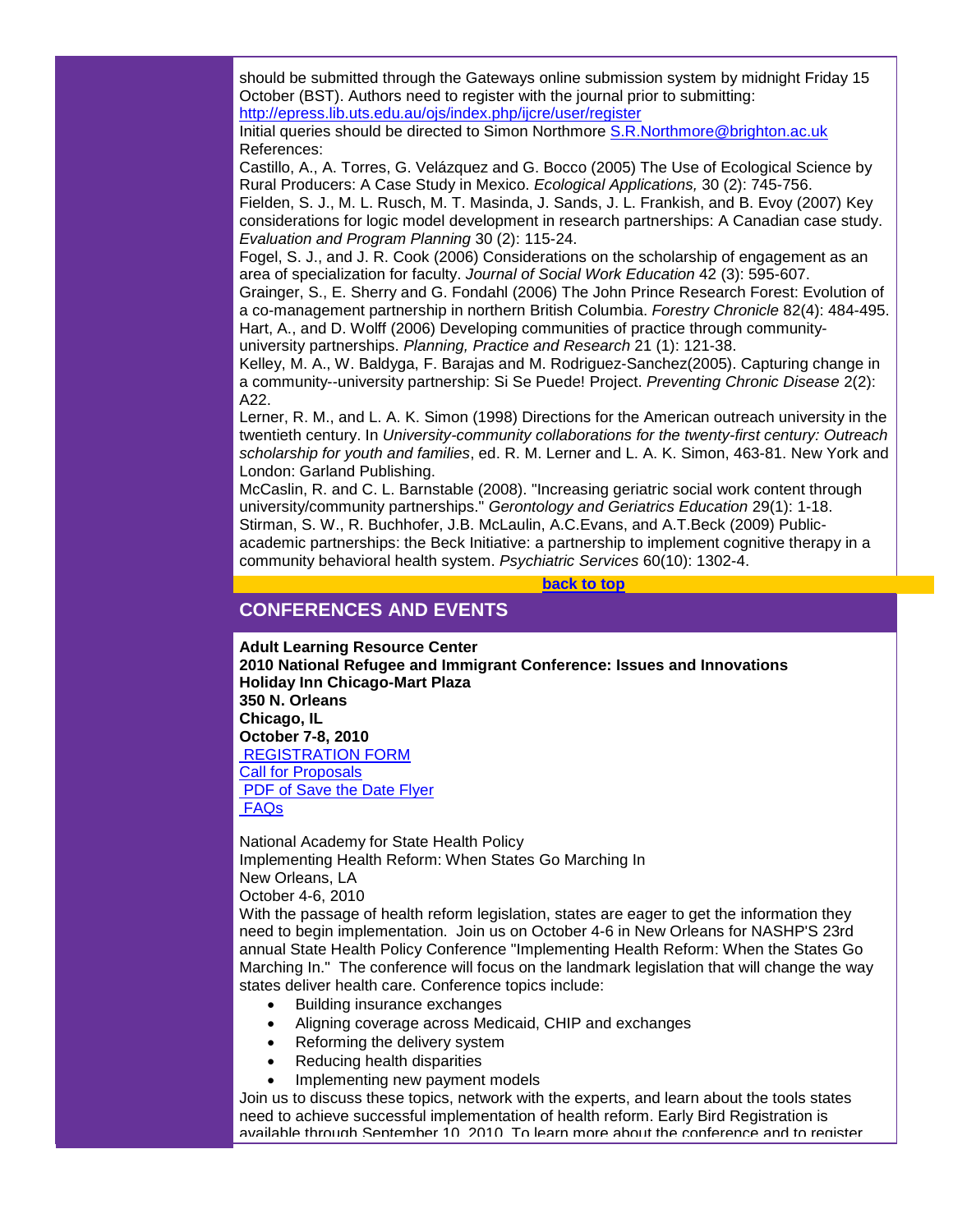#### [click here.](http://r20.rs6.net/tn.jsp?et=1103599633351&s=1&e=001DnY4abxwoKIgrz_Y6p3rafU3OIwbkeeKWNnAvRgooKQErXMAWavRimU_P3CxpL3g5b20lldv5UokAy6FRc1Q1tz7z2CESWKmEVm1TZKbbnkwPLjsLr73iLL6rzjUMCnaX11kMJfZsU8-rmjQmBYIzro5F5EmZYUHe7HMN8IW1HyDHy86f1Hp5zFWILlKW4c-Gk-yh1zaWlF4xI2W5OTRgl1eQzM-kC-3YdeEBBOPKzXwtcEPNC5yhkn33i9dPlFQlnL94ZEGu6ZHH9DOfLddcEnmik-NB24xTZGXv7Ng91fim1dXlTqhnNNq1BFBInFETb8qof3N5qU=)

#### **National Association of Community Health Centers Training Offerings**

## **[Register online to Learn more](http://r20.rs6.net/tn.jsp?et=1103599633351&s=1&e=001DnY4abxwoKLNEcPo06NhVzj3AGJjYafCRe8pUaGzZz9s7Dlq8rsAEdhDYqwGwKFhu319AohKXnW7aH-4DxEiHrpk_bbWkmXyjrpM6MSfYGrF1bIobZYdaxDjDkmJferXIZs-88HOoNspjbj3vAYV7YPVCH61oiCgcv68r8dsU2B-kTVDmqC4RKRIHO5OmrOg0j8zEQ7SFIDSzhPahXM0wNu9FJKagV8_f-MmkRcs96aSOi6hKmpBV850lESEObrgNsr08Hp1SDs=)**

Looking for...Financial management knowledge? Tips on responding to government audits? Information on FQHC programs and applications? Information on staff disability insurance discounts? Health center staffing guidelines?

People learn by different methods**.** That's why NACHC is offering health centers trainings to suit learning styles.Individual Matching a training to your learning preferences can help you speed up learning *and* reduce your health center's training costs.

Click here for the partial listing of [National and Regional/State PCA Trainings for 2010.](http://r20.rs6.net/tn.jsp?et=1103599633351&s=1&e=001DnY4abxwoKK9SDkMwKTGKs43B5OGllRc8ften6bAD69gKuO-YIdzUkwnbONvl4YkZzQT8lY6raEln-SktgDUIpKPkAjaC-XozJjmIgrl82JFcOmVOBlqJx4BV_xQrrGjpDmfCY_6INt-4JxGcuVRv1tnTfIBuo4owdsyGQRoGykxoXyM7N74WIB-06cZU9CZzM5GUjNeRArB_2t2CvXk7w==) [Click here for a calendar of upcoming trainings and events.](http://r20.rs6.net/tn.jsp?et=1103599633351&s=1&e=001DnY4abxwoKKo3LFWOabkHXG_1m9Yi91N937xUy1-7lWnOgFrY2xfxH7_6fL-Gb6pp7hmW0IclA7MY9492f7pQIsU5BCYfGhfX-8KplEGq16UkE0zy3sNNlfFwrj_xDRISJs24SzmA3FXe8AUS0fPhggzYxUGovXLkfVIsWtxoSI9Inbd4POSCQ==)

#### **National Center for Health Statistics National Conference of Health Statistics Omni Shoreham Hotel Washington, DC**

**August 16-19, 2010**

First, the National Conference of Health Statistics (former know as Data User Conference "DUC") would take place on August 16-18, 2010, at the Omni Shoreham Hotel in Washington, D.C. This event is free of cost and provide a great window of opportunity to know more about NCHS, our statistical products, participate in free workshops, and have fun in DC area. The second event that would take place after the National Conference of Health Statistics is the National Health Interview Survey (NHIS) Data Users Workshop. This one-day event would take place on August 19, 2010. The workshop is open to everyone and it is free of cost. Material is targeted to both beginning and intermediate users of NHIS data. The preliminary of the workshop shall includes:

- Overview of the National Health Interview Survey
- Questionnaire development and supplements
- Information about the sample design
- Linked data resources
- Accessing data through the Research Data Centers
- Roundtable discussions and website demonstrations
- Creating an analytic file, using weights in analyses, and multiple imputation
- Analytic examples
- Co-sponsoring supplemental questions on the NHIS

Here you can find the link for both events.

• National Conference of Health Statistics (former know as Data User Conference "DUC") [http://www.cdc.gov/nchs/email/events/nchs.htm](http://r20.rs6.net/tn.jsp?et=1103599633351&s=1&e=001DnY4abxwoKISHgDDXuzLFcaYTCkcvbNHpAAYK2hrf35tun_SmupD5yT44nCpl0mswu7Z9KTfVHFfSvQvSuoF2OBM4fgiMw6ExcWZ2THIlqY3x-NYDw8M1N5zgxtbOfe-bnqROd9PmqP5ZCjTztX7nw==)

• National Health Interview Survey (NHIS) Data Users Workshop [http://www.cdc.gov/nchs/nhis/coming\\_events.htm](http://r20.rs6.net/tn.jsp?et=1103599633351&s=1&e=001DnY4abxwoKKFdUkqttvtvIxaYSx0pwqSidIx-qOat8mQ2ovrLbgeYIgJUqU-jLFOBZmZJL8t9-1SheB9X3NkRdoaNA8509klUFZ2ByVBySgEelbAvEmvXzgeIaSZERyh_HOTU0fGDHDzVaVwJzmL9Q==)

**[back to top](#page-0-2)**

#### <span id="page-18-0"></span>**RESOURCES**

#### **Publications**

A New Conceptualization of Ethnicity for Social Epidemiologic and Health Equity Research Ford CL and Harawa NT.. Social Science & Medicine 2010;71(2):251-8. Although social stratification persists in the US, differentially influencing the well-being of ethnically defined groups, ethnicity concepts and their implications for health disparities remain under-examined.

Ethnicity is a complex social construct that influences personal identity and group social relations. Ethnic identity, ethnic classification systems, the groupings that compose each system and the implications of assignment to one or another ethnic category are place-, timeand context-specific. In the US, racial stratification uniquely shapes expressions of and understandings about ethnicity. Ethnicity is typically invoked via the term, 'race/ethnicity'; however, it is unclear whether this heralds a shift away from racialization or merely extends flawed racial taxonomies to populations whose cultural and phenotypic diversity challenge